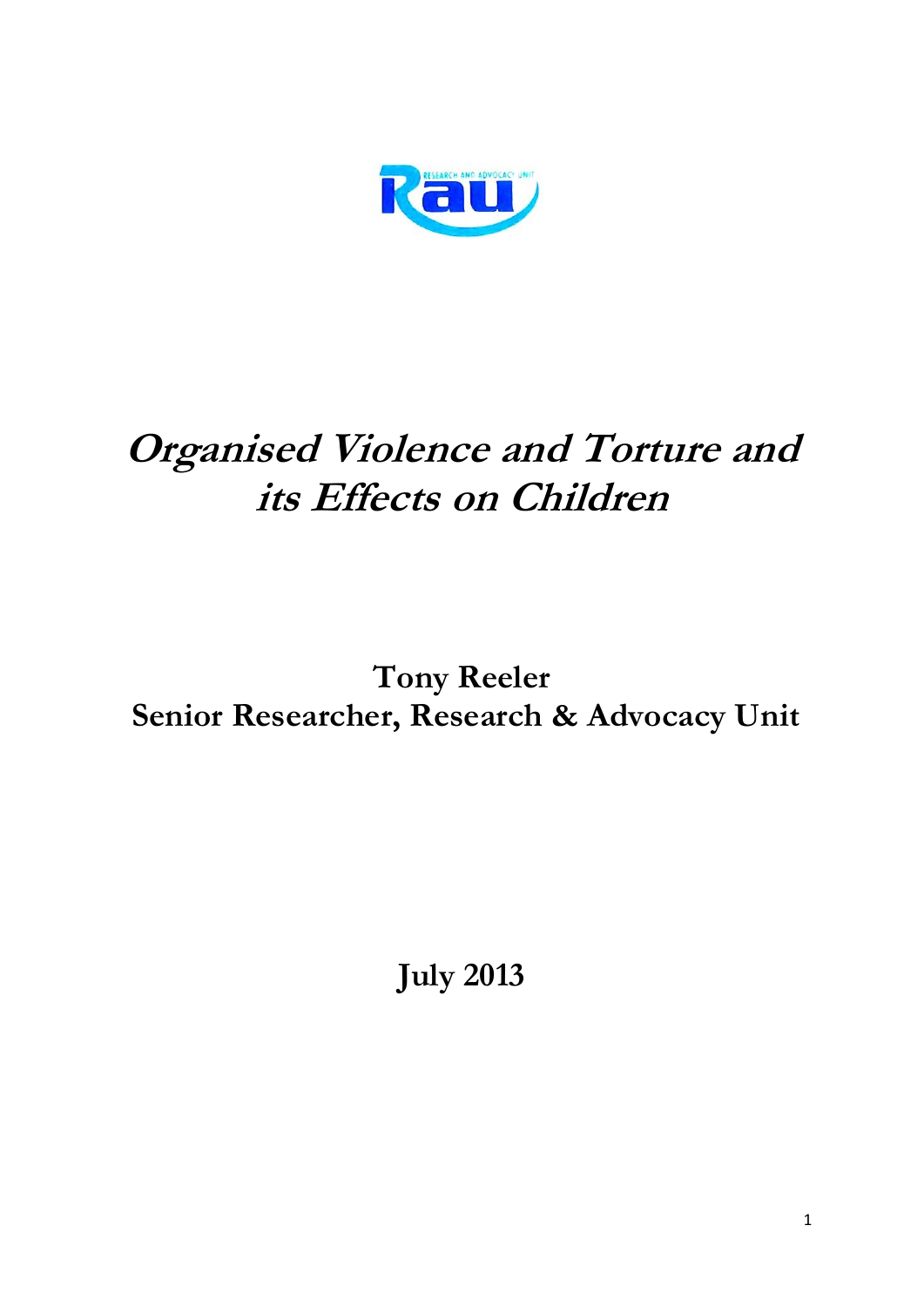#### **EXECUTIVE SUMMARY**

 $\overline{\phantom{a}}$ 

The shift away from undemocratic methods of gaining and maintaining political power has led many African autocrats to seek electoral strategies for keeping power. Recent research indicates that one-fifth of elections in Africa are violent, and, in many cases, this violence occurs before elections take place (usually by incumbents): Zimbabwe, for example, has shown this for the 2000 Parliamentary elections, the 2002 Presidential election, and the 2008 Presidential re-run. In other cases, violence that occurs after elections, is generally more violent than pre-election violence, and is mostly precipitated by the challengers.

Thus, our understanding about political violence becomes more nuanced. There is violence that takes place in countries but falls short of so-called "armed conflict." Such violence will be more short-lived than would be necessary to be defined as "armed conflict", but can have very profound effects on citizens and a country as a whole.

One of the more disturbing features of elections in Zimbabwe has been the use of schools as both places where political campaigning takes place and even their use as so-called "bases" for militia activity. By implication, the use of schools as places of political activity (and even worse as places of violence) will involve children in witnessing events harmful to their psychological and moral development, and there is worrying evidence to this effect in Zimbabwe.

The concerns about schools as places that become targets in armed conflict has now attracted international concern with the establishment of the Global Campaign to Protect Education from Attack (GCPEA). This campaign, to which the Research and Advocacy Unit (RAU) is a participating member, has been raising international opinion about the dangers faced by children and teachers during armed conflict. This initiative is strongly bolstered by the United Nations Security Council Resolution 1998 of 2011.<sup>1</sup>

This desk top study is an attempt to at least quantify the risks using data from the past decade in Zimbabwe. It was not possible to provide any estimate of the consequences of these risks for children, but at least specifying the probable risks does allow some estimate of the scale of the needed response for Zimbabwean children.

The Political Violence Monthly Reports of the Zimbabwe Human Rights NGO Forum were examined for cases of political violence where children were involved. This involved looking at all the reports produced between July 2001 and December 2008. Three categories of cases were developed:

- Those where children were specifically identified as being victims of or direct witnesses to political violence;
- Those cases where violence occurred at schools, involving violence against teachers, violence taking place at schools, or schools being used as "bases";
- Those cases where violent attacks took place at citizens' homes, where the implication is that children may have been involved, but children are not mentioned specifically.

<sup>1</sup> This resolution expanded the criteria for listing parties to conflict in the Secretary-General's report on children and armed conflict to include parties that attack or threaten schools and hospitals.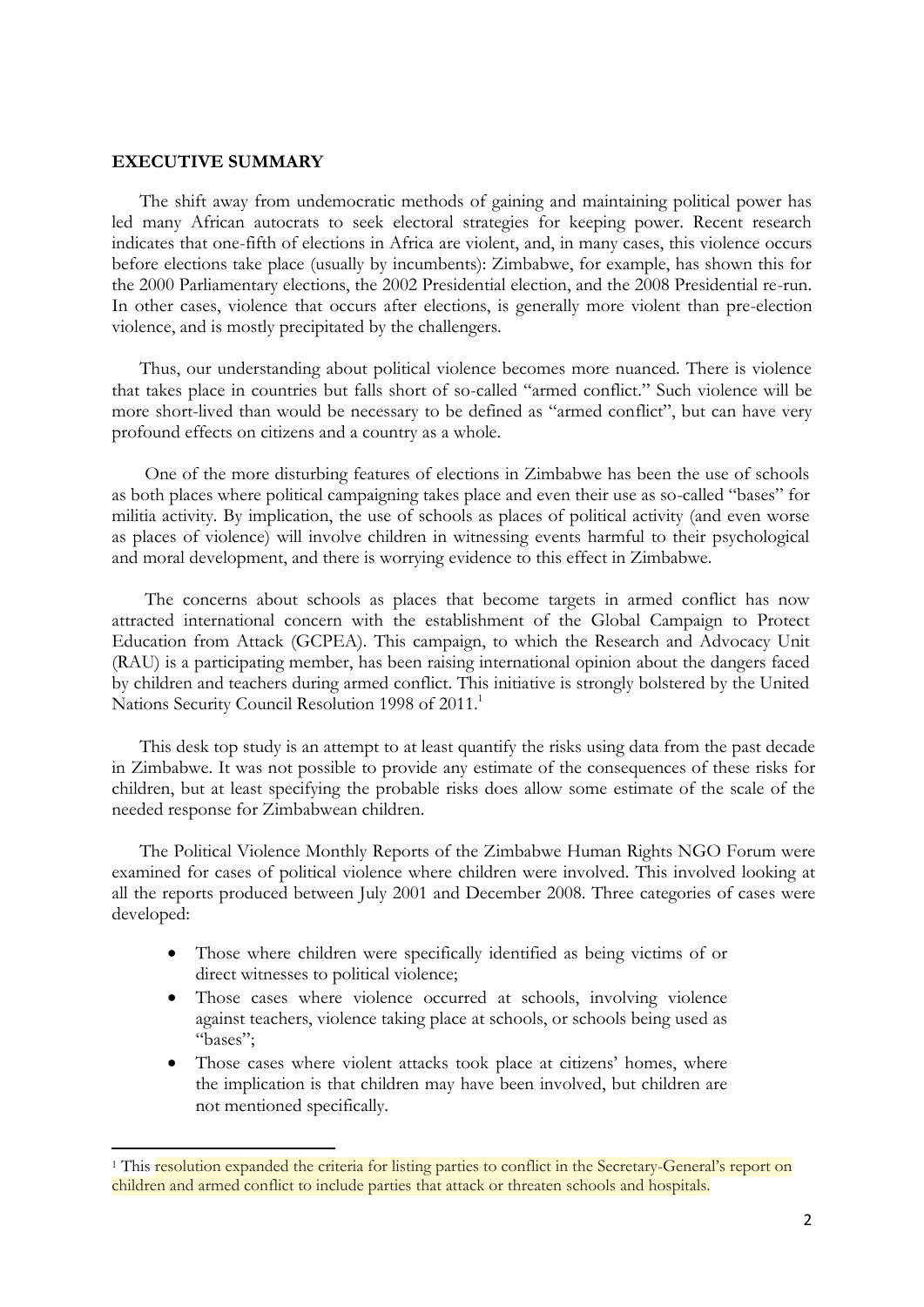The key findings were as follows:

#### **1. On violence against children:**

103 cases were identified in which children had either been direct victims or were directly mentioned as being present where violence took place. 67% of these were 5 years old or younger. The worst years for violence were election years. Displacement, assault and families getting separated were the most frequent violations. As regards the witnessing of violations, this was again worse in election years, with assault being far and away the most frequently reported violation. Property destruction featured as the next most recurrent violation that children witnessed. The arson probably associated with displacement given that homesteads were targeted.

The most frequently reported perpetrators were youth militia, ZANU PF supporters, and, surprisingly, the Zimbabwe Republic Police (ZRP).

#### **2. On violence at schools:**

89 cases were found where there was a report of violence at a school or against a teacher. The most commonly reported violations that caused some form of disruption to school activities were schools being used as "bases" or schools being closed for reasons related to politics, such as teachers being expelled for their supposed political beliefs. The worst years were the election years of 2002 and 2008.

Cases of violence involving pupils were more commonly seen in 2001 and 2002, but also in 2003 and 2008, with forced attendance at rallies (40%), dismissal from school or forced to flee (33%), abduction (13%) and assault (13%) being the most common violations reported.

Violations against teachers were more common during the election years of 2002 and 2008, but also in 2001 between the 2000 and 2002 elections but predominantly related to the elections in 2002. The violations against the teachers were serious: assault (26%), forced to flee (17%), threats (17%), and property destruction (11%).

#### **3. On violence at family homes:**

Here 254 cases were identified from the Human Rights Forum reports, with 2008 being the worst year for reports of violence, but 2001, 2002, and 2003 all having reports with relatively high frequency, and continuing the trends seen above. The most commonly reported violations were the witnessing of violence (29%) and displacement (27%). The most commonly identified perpetrators were ZANU PF supporters (31%), ZANU PF Youth (24%), and youth militia (18%), which has been the common finding in most human rights reports, and not merely in respect of children.

It seems evident from the data examined that very young children, many under 5 years and, certainly given the large number of primary schools, young children anyhow, were witnessing serious violence, and mostly perpetrated against their caretaking adults. The data relating to the witnessing of human rights violations indicated that there was a much greater risk of children witnessing violence and experiencing very traumatic events such as having their homes destroyed, becoming seriously impoverished through the theft or destruction of the family's possessions, and then being displaced from their community, probably ending up as internally displaced.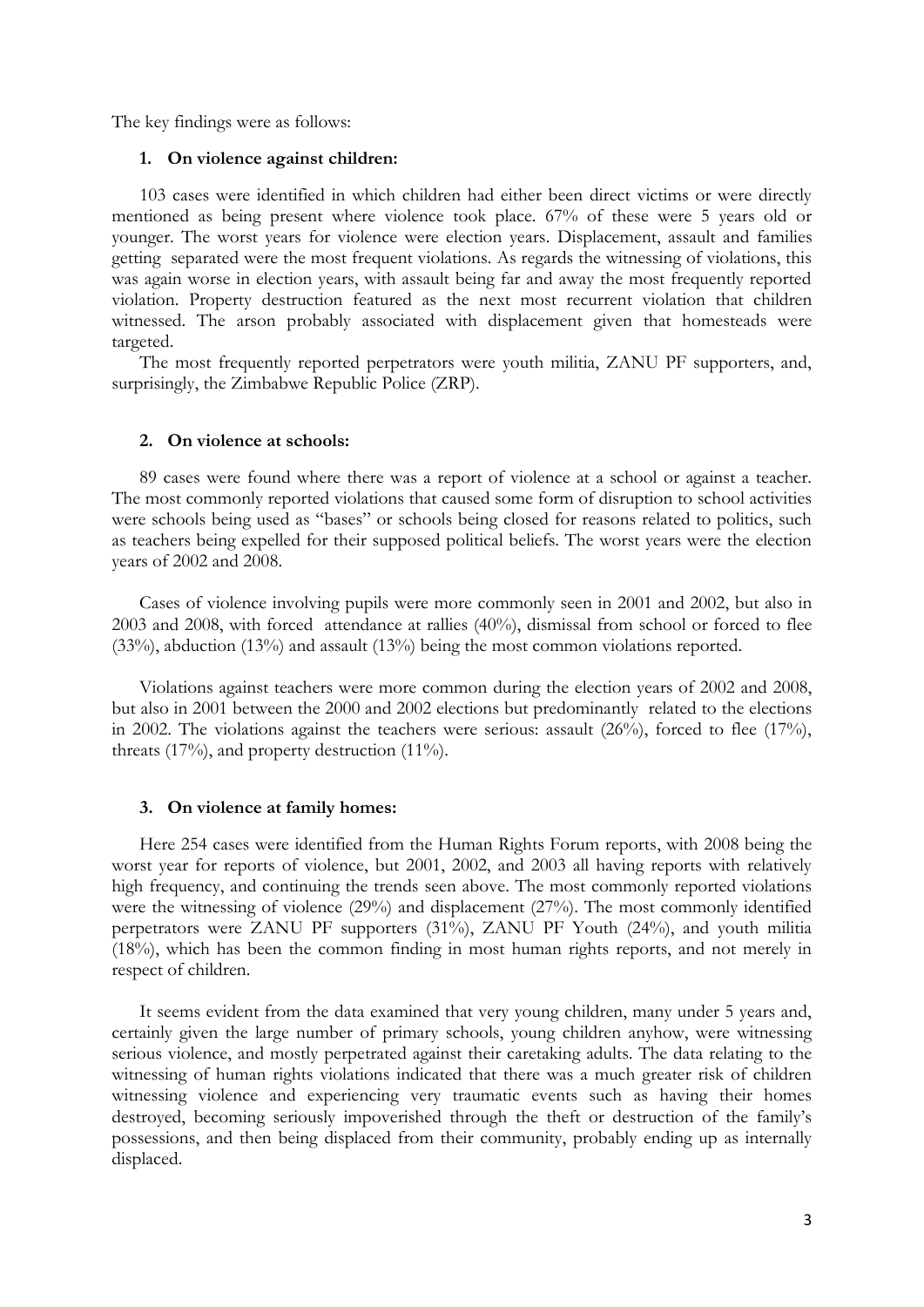Similarly, the disruption to schooling, the attacks on teachers (and their frequent displacement), and, worst of all, the use of schools for political activities and even as places where violence and intimidation occur, can have profoundly negative consequences for children. It was noted that children were frequently forced to attend political rallies where it can be made manifestly plain to children the risks involved in political activity, never mind the more odious implication that children are being politically indoctrinated. It was also plain from these cases that teachers were viewed as untrustworthy people in the community, and can be publicly humiliated and physically attacked, which hardly creates the kind of climate in schools necessary for safe learning.

This data does not permit any analysis of the actual harm, physical and psychological, that these child victims might have suffered, nor can this data give any understanding of the magnitude of the problem. It can be inferred from the very brief review of the international literature that the consequences to children are not likely to be any less serious than those to adults, and, if the trends seen from this examination of the reported cases are actually very extensive, then Zimbabwe is facing a rehabilitation problem of considerable magnitude.

This requires urgent action by government to ensure that schools become and remain Zones of Peace, especially during elections. In addition, there is an urgent need to understand the scale of the existing problem (and the extent of the harm suffered by children) in order that an appropriate preventative and rehabilitative strategy be developed.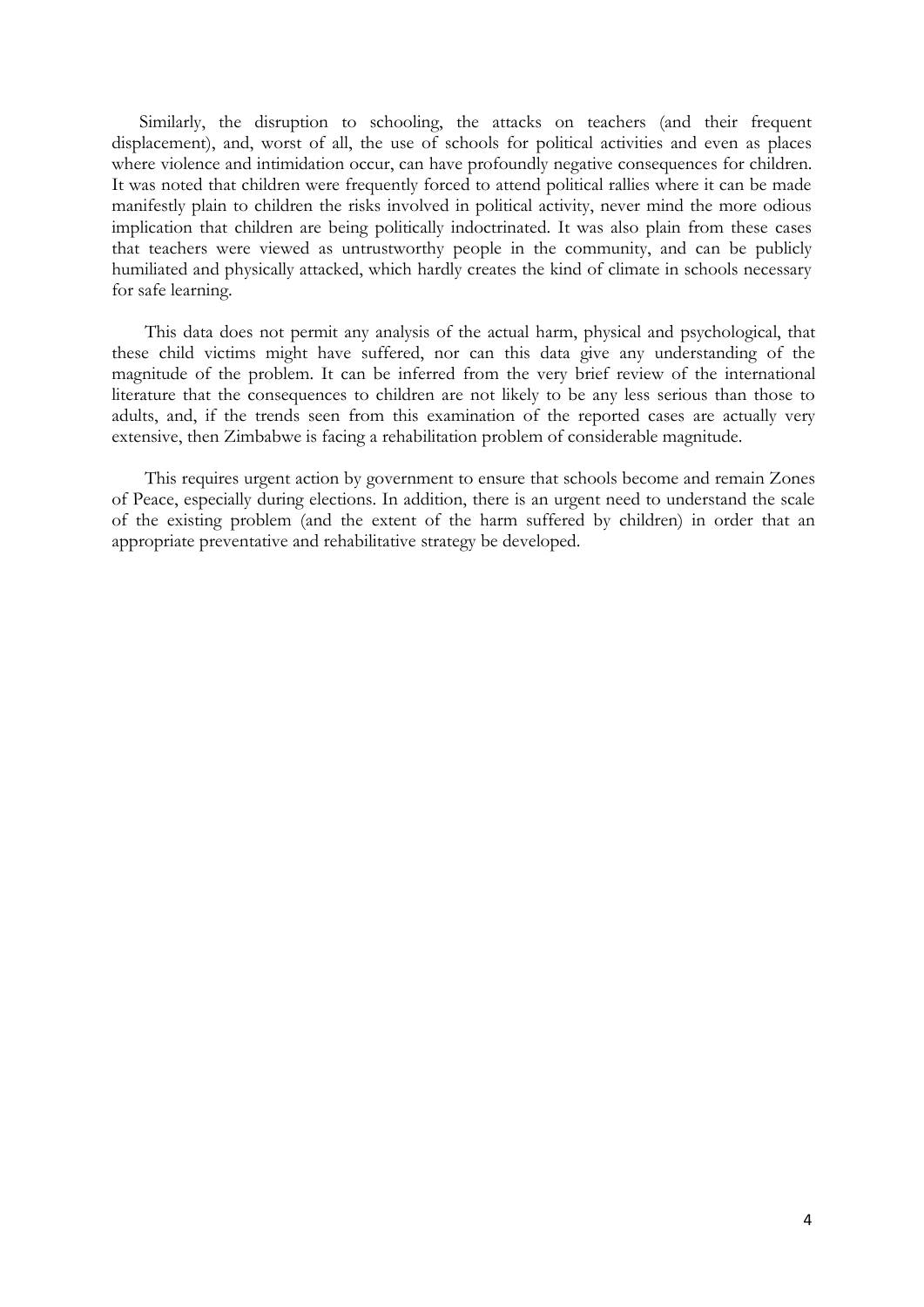#### **1. Background**

1

Elections are always a high stakes game, and, in many countries, particularly as it seems in many African countries, the effects of losing have uncomfortable consequences for many political parties. These effects increase for the many autocrats that have governed African countries for lengthy periods. As Posner and Young have pointed out, the shift away from undemocratic methods of gaining and maintaining political power has led many African autocrats to seek electoral strategies for keeping power, bolstered in many cases by attempts to manipulate the constitution in order to increase the number of terms that they might serve as presidents<sup>2</sup>.

However, even if ruling presidents can manipulate the constitution in order to keep having the possibility of being re-elected, they still have to win elections, and, where longstanding rulers are unpopular (as is frequently the case), they may have to resort to undesirable methods in order to do so. As a recent analysis of violence in African elections points out:

*To summarise, the main finding is that significant electoral violence is not as frequent as critics suggest, but frequent enough to cause serious concern for advocates. That significant violence occurs in nearly one fifth of all African electoral contests means that advocates should pay attention to the risk that democratic elections can trigger. A secondary finding, which is perhaps unsurprising but still quite important, is that incumbent forces overall commit more violence than challengers do. However, conforming to expectation, where challengers engage in violence, especially significant violence, they are more likely to do so after an election occurs and, furthermore, if electoral violence occurs after the election it is likely to be at a higher level<sup>3</sup> .* 

Of the 41 cases of violent elections examined by Straus and Taylor, a high degree of electoral violence took place before polling in 31 cases. Zimbabwe, for example, has shown this for the 2000 Parliamentary elections, the 2002 Presidential election, and the 2008 Presidential rerun. Straus and Taylor do not include the 2008 elections as their analysis takes the period between 1990 to 2007 only; however, they do include the 2005 Parliamentary elections as an example of a poll in which there was a high degree of political violence, which many Zimbabwean commentators might dispute<sup>4</sup>. Thus, our understanding about political violence becomes more nuanced. There is violence that takes place in countries that falls short, and is more short-lived than so-called "armed conflict", but can have very profound effects on citizens and a country as a whole. Recent elections in both Kenya and Zimbabwe have been violent, although the degree of violence has varied between elections, but the violence as a whole caused huge social disruption, deaths and injuries, destruction of property, amongst many various problems.

<sup>2</sup> For an analysis of how this affects Zimbabwe, see RAU (2012), *Bucking the Trend: Africa, Zimbabwe, Demand for Democracy, and Elections*. May 2012. HARARE: RESEARCH & ADVOCACY UNIT.

<sup>3</sup> Straus, S., & Taylor, C (2009), *Democratization and Electoral Violence in Sub-Saharan Africa, 1990- 2007*. Prepared for delivery at the 2009 Annual Meeting of the American Political Science Association, September 3-6, 2009.

<sup>4</sup> There is little dispute that the 2005 elections were seriously flawed, and that there was significant intimidation, but it is doubtful that there was much violence in the sense in which the other Zimbabwean elections since 2000 were violent. See Reeler, A.P., & Chitsike, K.C (2005), *Trick or Treat? The effects of the pre-election climate on the poll in the 2005 Zimbabwe Parliamentary Elections*. June 2005. PRETORIA: IDASA.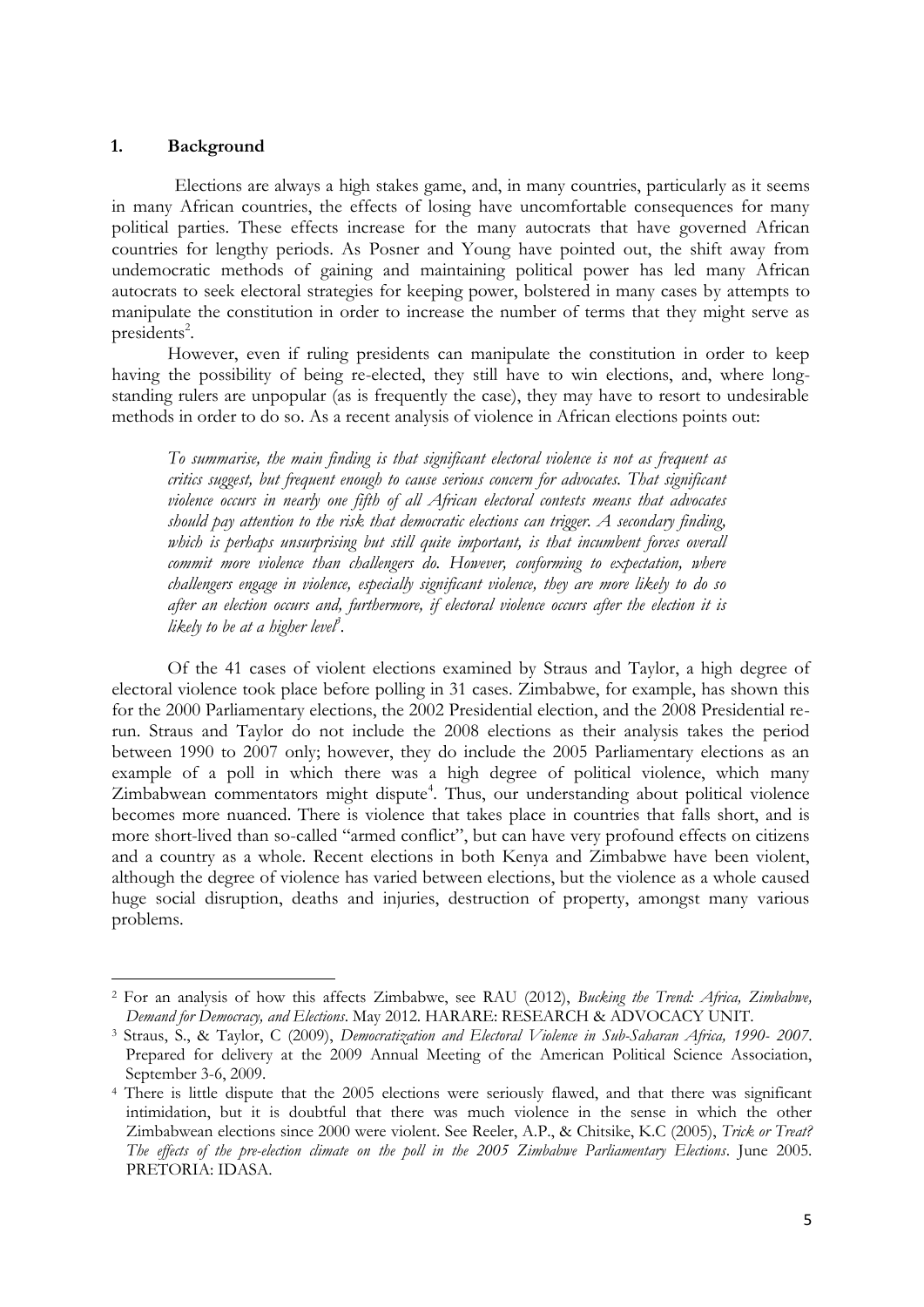This was evident in Zimbabwe during 2002 and 2008. One of the more disturbing features of elections in Zimbabwe has been the use of schools as both places where political campaigning takes place and even their use as so-called "bases" for militia activity. By implication, the use of schools as places of political activity (and even worse as places of violence) will involve children in witnessing events harmful to their psychological and moral development, and there is worrying evidence to this effect in Zimbabwe.

The concerns about schools as places that become targets in armed conflict has now attracted international concern with the establishment of the Global Campaign to Protect Education from Attack (GCPEA). Set up by a steering committee that includes UNESCO, UNICEF, UNHCR, Save the Children, Human Rights Watch, and others, this campaign has been raising international opinion about the dangers faced by children and teachers during armed conflict. This initiative is strongly bolstered by a resolution of the United Nations Security Council in  $2011<sup>5</sup>$ .

GCPEA actually lists Zimbabwe as one of the countries of concern, citing a report by Save the Children as well as local studies from Zimbabwean organisations<sup>6</sup>. GCPEA identifies 33 countries worldwide in which attacks against education take place, with the following 13 African countries seen as places of concern: Central African Republic, Cote d'Ivoire, Democratic Republic of the Congo (DRC), Ethiopia, Kenya, Libya, Mali, Niger, Nigeria, Somalia, South Sudan, Sudan, and Zimbabwe.

Not all of the concern about these African countries is about armed conflict per se, although in many of these countries there is armed conflict as would be defined as such in international humanitarian law. As pointed out above, in several countries, including Kenya and Zimbabwe, the concerns of GCPEA arise around elections, but it is evident from the analysis briefly described above that violence would be present in elections in many more countries than these two.

In Zimbabwe, the involvement of schools as "bases" i.e. places of violence and for political rallies was raised in 2000<sup>7</sup>, and more comprehensively described in 2002. In a report of the Zimbabwe Human Rights NGO Forum on the 2002 election, 41% of the "bases" identified were at schools<sup>8</sup>. A more comprehensive report, based on a survey of 1,086 teachers in 2011, found that 51% of the sample (which was nationally representative) had had direct experience of political violence in 2008, but more disturbing than this was the finding that, of this group, 47% reported that the violence had taken place at school and during working hours<sup>9</sup>.

**.** 

<sup>5</sup> Resolution 1998 (2011). Adopted by the Security Council at its 6581st meeting, on 12 July 2011. (S/RES/1998 (2011).

<sup>6</sup> *Case Studies on the Role of Politicisation of Education in Conflict-affected Countries*. UNESCO/ Save the Children, 2010; PTUZ (2012), *Every School has a Story. A Preliminary Report on Teachers Experiences of Elections in Zimbabwe*. Report produced by PTUZ and RAU. February 2012. HARARE: PROGRESSIVE TEACHERS UNION OF ZIMBABWE and RESEARCH & ADVOCACY UNIT; Pswarayi, L, & Reeler, A.P (2102), *Fragility' and education in Zimbabwe: Assessing the impact of violence on education*. December 2012, HARARE: RESEARCH & ADVOCACY UNIT.

<sup>7</sup> Zimbabwe Human Rights NGO Forum (2001), *Who was responsible? A consolidated analysis of pre-election violence in Zimbabwe*, HARARE: ZIMBABWE HUMAN RIGHTS NGO FORUM.

<sup>8</sup> Zimbabwe Human Rights NGO Forum (2002), *"Are They Accountable?: Examining alleged violators and their violations pre and post the Presidential Election March 2002",* HARARE: ZIMBABWE HUMAN RIGHTS NGO FORUM.

<sup>9</sup> See again PTUZ (2012), *Every School has a Story. A Preliminary Report on Teachers" Experiences of Elections in Zimbabwe*. Report produced by PTUZ and RAU. February 2012. HARARE: PROGRESSIVE TEACHERS UNION OF ZIMBABWE and RESEARCH & ADVOCACY UNIT. See also PTUZ (2012), *Political Violence and Intimidation of Zimbabwean Teachers*. May 2012. Report prepared for the Progressive Teachers Union of Zimbabwe [PTUZ] by the Research and Advocacy Unit [RAU]. HARARE: PROGRESSIVE TEACHERS UNION OF ZIMBABWE.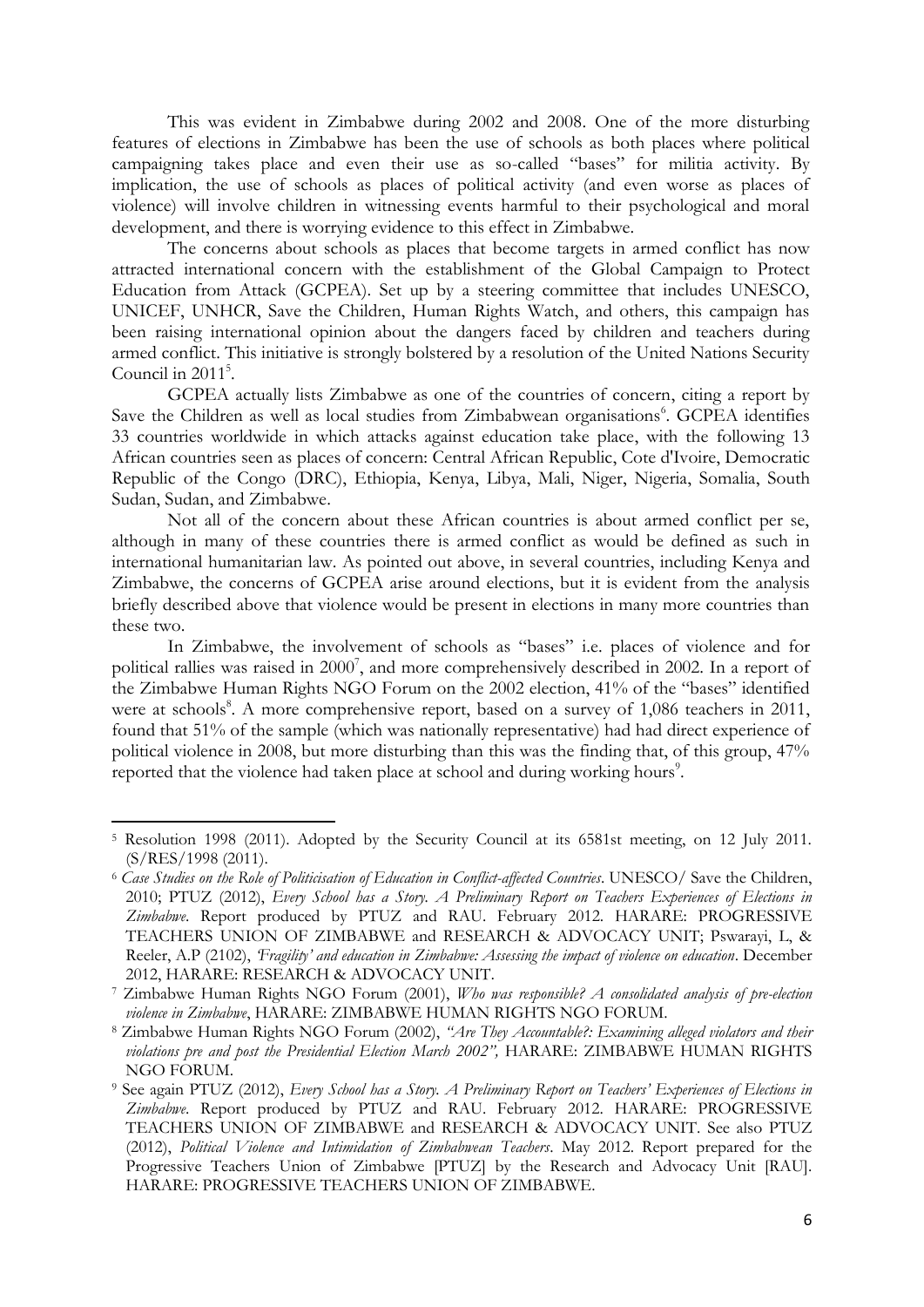It is very important to bear in mind, when thinking about the consequences for children, that this violence against teachers, and especially the violence that takes place at schools, will be witnessed by young children. Given that most violence takes place in rural areas, that most schools are in the rural areas, and that most schools are primary schools, with children ranging in age from 5 to 12 years the likelihood of them experiencing violence is great. It is also important to stress that, apart from explicit violence, threats, intimidation, being forced to listen to hate speech, and being aware that there can be severe consequences for not being part of the "correct" social (political party) group creates an atmosphere of fear and stress that is also inimical to healthy child development.

It is also important to add to this picture the oft-reported attacks on families in their homes, particularly in rural areas. Here it must be remembered that both schools and homes are typically, and necessarily, places of safety for children, and hence the understanding that impairing this nexus can have long-term disabling effects on children. Many reports indicate the extent of such attacks on citizens in their homes, and it is highly probable that these attacks were at the least witnessed by children, frequently led to families becoming severely impoverished as a consequence of houses being burned and goods and livestock stolen, and equally frequently leading to families becoming internally displaced.

The point being made here is that the type of climate created during elections creates insecurity in children, and, since violence can be experienced and witnessed at both home and school, provides no places of safety for the $m<sup>10</sup>$ . The major question here (which cannot be answered on available evidence) is the extent of the harm that has been caused, but, whatever the extent of the harm; the effects on children can be envisioned with some certainty.

What follows is an attempt to at least quantify the risks using data from the past decade. It will not be possible to provide any estimate of the consequences of these risks for children, but at least specifying the probable risks will allow some estimate of the scale of the needed response for Zimbabwean children.

# **2. Methodology**

 $\overline{\phantom{a}}$ 

Since there is no good data on the effects of electoral violence on children available, we drew on the published reports on political violence in the past decade. The best public source available is the Political Monthly Violence Reports of the Zimbabwe Human Rights NGO Forum (the "Human Rights Forum"), that published monthly reports from July 2001 until December 2008. This gives a total of 90 reports, which covered over 40,000 violations, which may involve many more people than this, but, since the Human Rights Forum data only reports violations, it is not possible to assess the number of people involved in these violations.

The data used in this analysis has considerable face validity since they are derived from case reports in which the victims giving their stories had these attested through medical and psychological examination (and treatment) and gave statements to lawyers. Thus, the trends have at the least, on more than face value, a basis in valid and reliable information.

All reports were read carefully, and each individual case report was examined in order to determine whether it fitted one of the three categories below. Cases that did not conform to these categories were excluded from the analysis.

The three categories were as follows:

 Violations in which children were directly mentioned as being present or were victims themselves. This turned out to be 103 cases;

<sup>10</sup> For a brief analysis of the possible consequences for education and children's well-being, see Pswarayi, L, & Reeler, A.P (2102), *"Fragility" and education in Zimbabwe: Assessing the impact of violence on education*. December 2012, HARARE: RESEARCHA & ADVOCACY UNIT.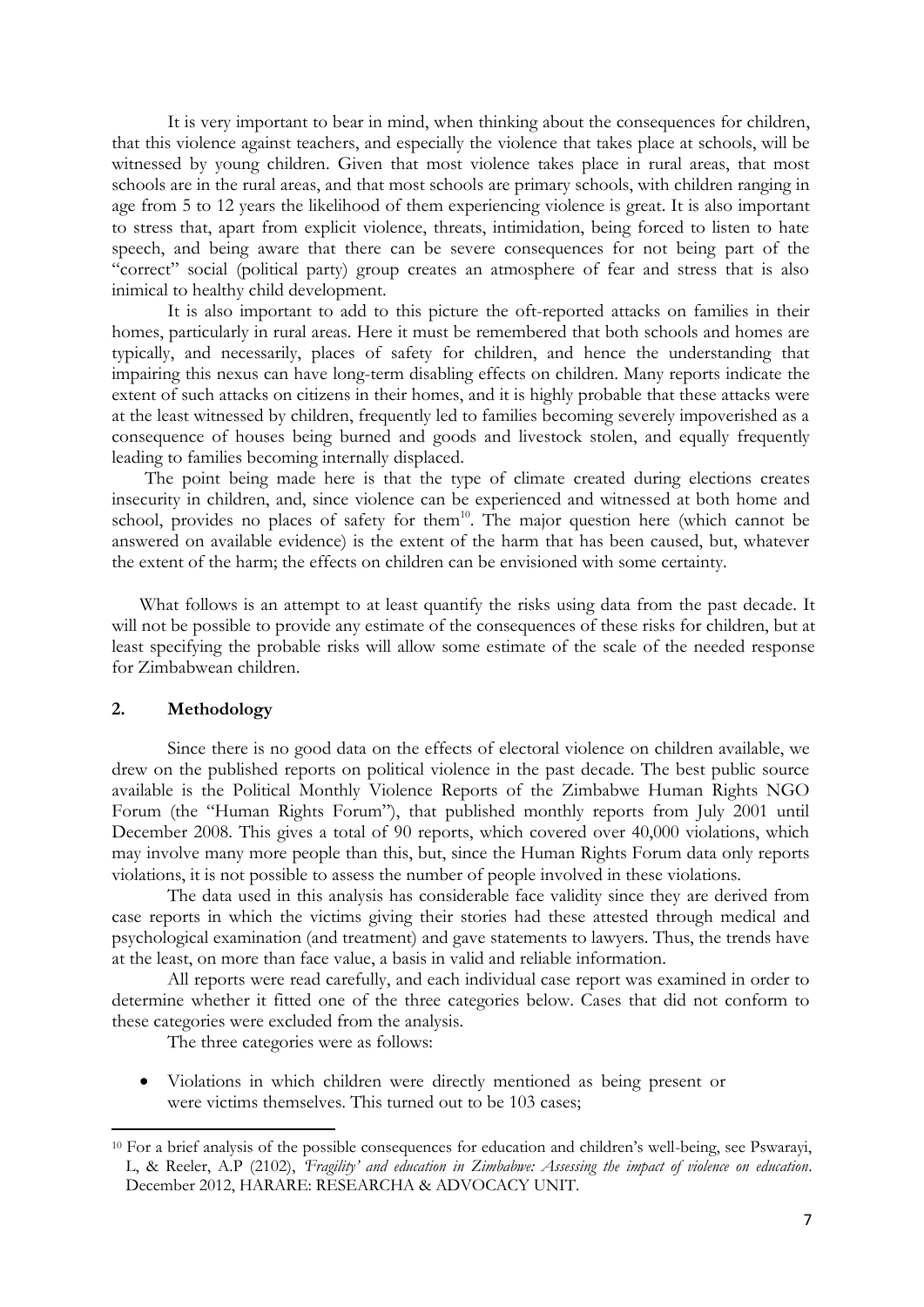- Violations that took place at schools. These include violations where teachers were the targets (whether or not this took place at school), on the rationale that violations against teachers would be quickly known in the surrounding community (and by children), especially if the teacher subsequently left the area. Also included were violations that took place at schools, on the basis that this too would be known in the surrounding community (and by children). Finally, cases where schools were mentioned as "bases". Because this too would be known in the surrounding community (and by children). This turned out to be 89 cases;
- Violations that took place at domestic houses, on the basis that these would usually involve the whole family as witnesses, and therefore witnessed by children. This turned out to be 254 cases.

The data was entered on a spread sheet and then each case was carefully examined to draw out the details of each case as binary entries in order that quantification was possible. A variety of descriptors were derived for this analysis, covering the following areas:

- Perpetrator type police, army, central intelligence organization (CIO), war veteran, youth militia, ZANU PF supporter, MDC supporter, traditional leader, other;
- Violation type arson, assault, abduction, displacement, intimidation, rape, theft, threat, torture, sexual assault, other;
- Place of violation home, school, "base", public place, etc.

The data is described as simple frequencies and percentages.

#### **3. Results**

The results are reported by each of the categories as suggested earlier.

#### **3.1. Direct experience of violence by children**

There were 103 cases in the Human Rights Forum reports that referred to children having direct experience of the violence, either by having physical harm inflicted upon them, or witnessing direct harm to adults, both in their families or others, or being the victims of violent displacement. This category is distinguished from the third category by there being direct as opposed to implied presence of children.

The age structure (where such information was available) of the children involved in these reports was of great concern for 42 (67%) were under five years old, meaning that a potentially vulnerable and impressionable group was either experiencing or witnessing serious harm.

#### **3.1.1 Violations experienced or witnessed by children**

As can be seen from Table 1 (over), 82 separate violations were recorded from these 103 cases, with some very serious violations at high rates amongst them - displacement (39%) being the highest, but assault (17%), detention (15%), and the family being separated from each other (12%) were also reported with moderately high frequency also . However, all the violations are serious and can have adverse effects on the children affected.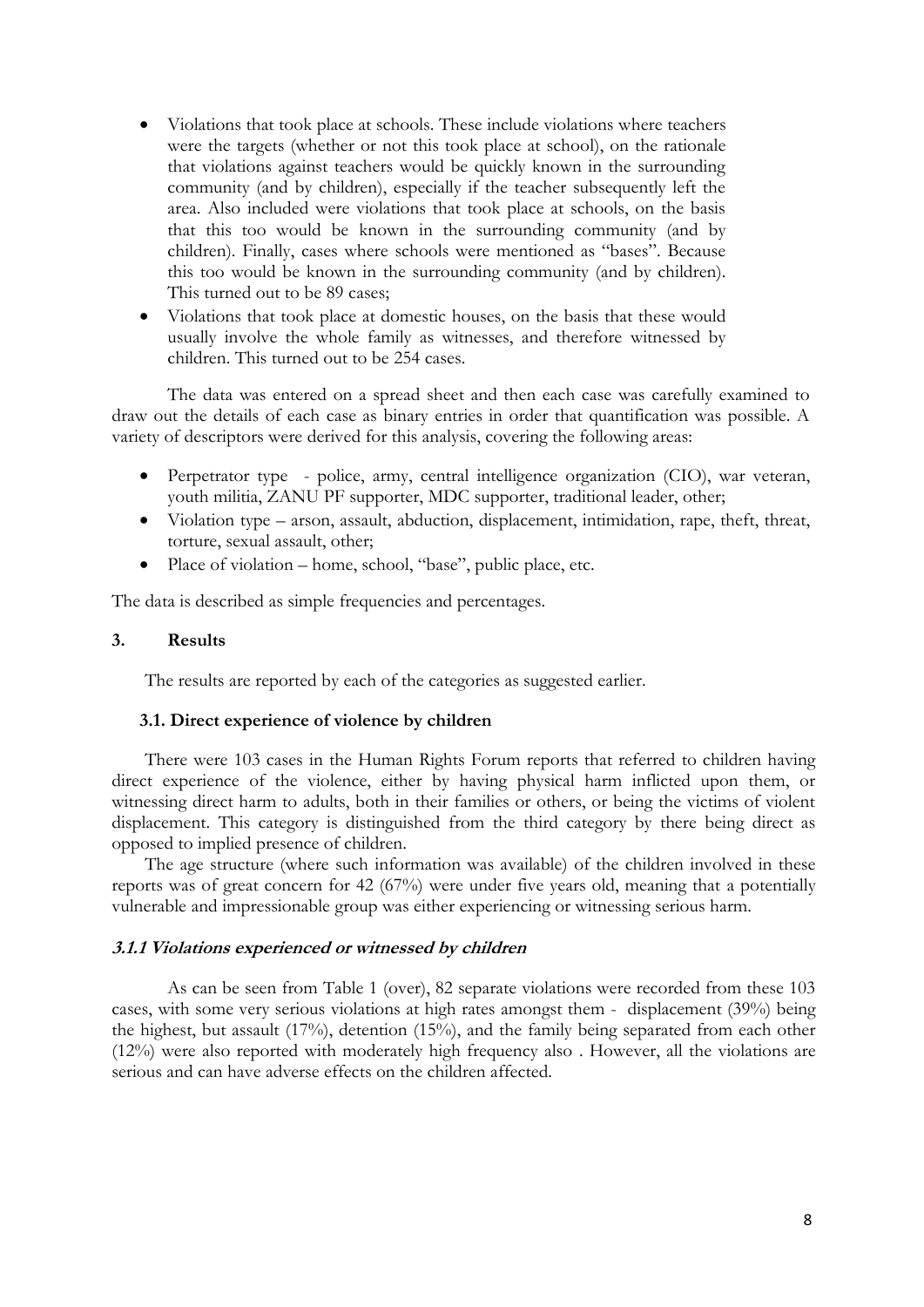|             | 2001           | 2002         | 2003     | 2004  | 2005     | 2006         | 2007        | 2008     | Totals     |
|-------------|----------------|--------------|----------|-------|----------|--------------|-------------|----------|------------|
| Abduction   | $\overline{2}$ |              |          |       | $\Omega$ |              |             | 0        | 4(5%)      |
| Assault     | っ<br>∠         |              |          |       |          | ◠            | 4           |          | 14 $(17%)$ |
| Detention   | $\Omega$       | $\Omega$     | 0        |       |          | 4            | 5           | 2        | 12(15%)    |
| Displaced   | っ<br>∠         | 4            | 4        |       |          | 0            |             | 21       | 32 (39%)   |
| Rape        | $\Omega$       |              | $\theta$ |       |          | $\bigcap$    | 0           |          | 3(4%)      |
| Separated   |                |              | 8        |       | $\Omega$ | $\theta$     | $\Omega$    | $\theta$ | $10(12\%)$ |
| Threatened  | $\Omega$       |              |          |       | $\theta$ | $\bigcap$    |             | 3        | 6 $(7%)$   |
| Tortured    |                |              |          |       |          | ◠            | 4           | 3        | $1(1\%)$   |
| Totals:     | $\overline{ }$ | $\mathbf{r}$ | 15       | 3     | 4        | $\mathbf{a}$ | $\mathbf Q$ | 31       | 82         |
| Percentage: | 9%             | 9%           | 18%      | $4\%$ | $5\%$    | $7\%$        | $11\%$      | 38%      |            |

**Table 1: Violations directly experienced by children – 2001 to 2008**

Additionally, it can be seen that the highest number of violations is recorded for 2008, which is also the worst election in Zimbabwe's history, but the second highest rate was recorded in 2003 which was not an election year. 2003 was, however, the year in which the so-called "Final Push" was initiated by the  $MDC^{11}$ , and this led to very strong repression by the government.

It is evident, and shown by the case given as illustrative, that children are generally not the primary victims in the violence, but can easily become victims in the violence that is inflicted on their families: this is described in more detail in the section below (section 6.3).

> *On the day in question, it is alleged that the victim, an MDC member heard people knocking and shouting loudly at his house asking him to come out. Before the victim could answer the, assailants allegedly broke down the door. The victim was reportedly dragged to the assailants" car (light green Nissan Skyline) and forced inside. The assailants who were visibly drunk and holding bottles of beer claimed to be plain - clothes police officers. The victim tried to run away from the purported police officers but one of them fired three warning shots. The victim identified one of the assailants as a war veteran who is also a member of the St Mary"s Neighbourhood Watch Committee based at St Mary"s Police Station. On the same day, a couple that are members of the MDC and WOZA were assaulted by armed men who claimed to be police officers on the day in question. It is alleged that the men broke down the couple"s door and dragged the husband out where they assaulted him. The assailants then forced the victim into their car but he refused and ran away. The assailants then returned to the house where they kicked and slapped the wife who had been left behind. The same assailants returned to the victims" house on 14 April and further assaulted the woman after she failed to tell them the whereabouts of her husband. Moreover, the assailants slapped the couple"s three-year-old daughter before they left. The child suffered a laceration on her lip.*

Table 2 indicates the frequency with which violations were directly witnessed, as opposed to experienced, by children. The pattern is, unsurprisingly, similar to the pattern seen with direct experiencing: 2008 and 2003 are the worst years, but assault (36%) is the highest category of violation. However, property destruction replaces displacement as the second highest category of violation, but is undoubtedly associated with displacement.

 $\overline{\phantom{a}}$ <sup>11</sup> This was an initiative headed by the MDC in which citizens were encouraged to undertake mass civil disobedience: it culminated in a five-day stay away that was supposed to end in citizens massing in central Harare.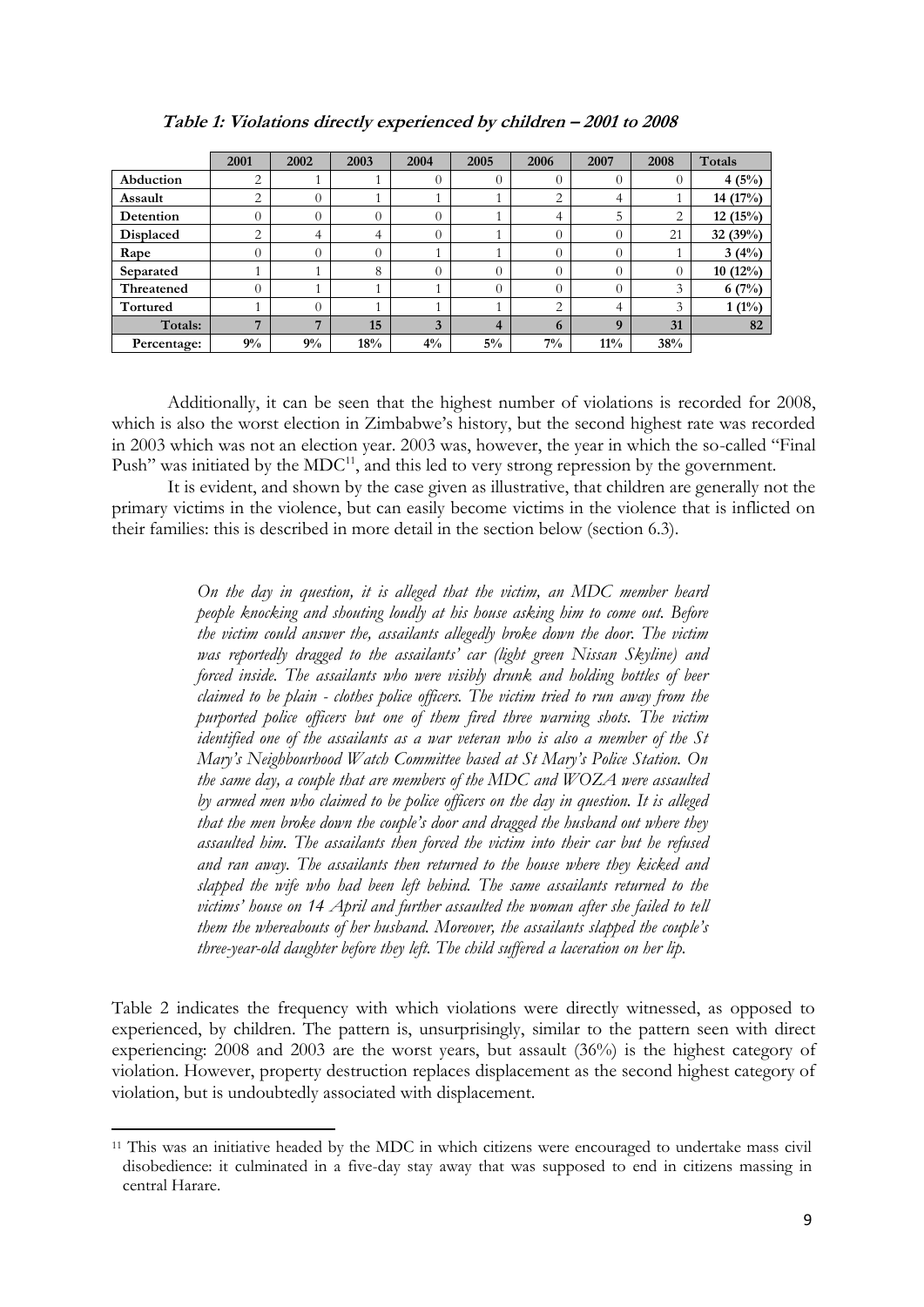|             | 2001          | 2002     | 2003     | 2004           | 2005   | 2006             | 2007           | 2008 | Totals      |
|-------------|---------------|----------|----------|----------------|--------|------------------|----------------|------|-------------|
| Abduction   | 4             |          |          | 2              |        | $\left( \right)$ |                |      | 21(18%)     |
| Assault     |               | 4        |          | 4              |        | $\theta$         |                | 15   | 41 $(36\%)$ |
| Murder      | $\theta$      | 0        | $\Omega$ | $\overline{0}$ |        | $\theta$         | $\overline{0}$ |      | $1(1\%)$    |
| Property    |               |          |          |                |        |                  |                |      |             |
| destruction | 3             | 3        | ⇁        | $\theta$       | 3      | $\Omega$         | $\overline{0}$ | 14   | 30 $(26\%)$ |
| Rape        | $\Omega$      | $\Omega$ |          | $\theta$       |        | $\Omega$         | $\overline{0}$ |      | 4(3%)       |
| Tortured    | $\Omega$<br>∠ |          |          | 2              |        |                  | 4              |      | 18 $(16%)$  |
| Total:      | 10            | 8        | 28       | 8              | 13     |                  | 6              | 41   | 115         |
| Percentage: | 9%            | $7\%$    | 24%      | $7\%$          | $11\%$ | $1\%$            | $5\%$          | 36%  |             |

**Table 2: Violations witnessed by children – 2001 to 2008**

The effects of displacement and property destruction should not be under-estimated for the consequences to children's mental health: seeing your parents beaten up and the family home destroyed is not trivial for children.

> *A Bulawayo business woman Rejoice Sibanda-Ncube was evicted from her farm in Nyamandlovu after she refused to provide food for ZANU PF supporters camped at a base adjacent to her farm. The victim and her three children were forcemarched out of their home at midnight by a group of war veterans from Redwood Farm and accused of refusing to provide them with food, inviting MDC supporters to the farm and not attending ZANU PF meetings in the area. The war veterans*  told her never to set foot on the farm as it now belonged to them. The victim *returned with her gardener the following Sunday to seek permission from the war veterans to collect some clothes for her and her children but they refused and warned her that if she returned to the farm they would shoot her. The victim reports that the war veterans had already begun looting some of her farming equipment.*

The case immediately below shows an even more disturbing event, and it is clear that, while politically motivated rape has been under-reported, even more so has been the under-reporting of such violations to which children have been unwilling witnesses $12$ .

> *The female victim reports that she was raped and assaulted by ZANU PF youths. They went to her home at around 23:00hrs and broke into her daughters" bedroom when she refused to come out. She was forced to reveal herself when they threatened to assault her daughters. They raped her and assaulted her with sticks in the presence of her daughters. She was assaulted for the role of observer she played in the March 29 2008 harmonised elections. She then left for Harare fearing further victimisation.*

Together, these findings described in these two tables show a disturbing picture, and demonstrate that children, as all the preceding discussion has indicated, are not immune from the consequences of organised violence.

1

<sup>12</sup> Similar cases were reported in an investigation of politically motivated rape in 2010. See RAU (2010), *No Hiding Place. Politically Motivated Rape of Women in Zimbabwe*. Report prepared by the Research and Advocacy Unit (RAU) and the Zimbabwe Association of Doctors for Human Rights (ZADHR). December 2010. HARARE: RESEARCH & ADVOCACY UNIT.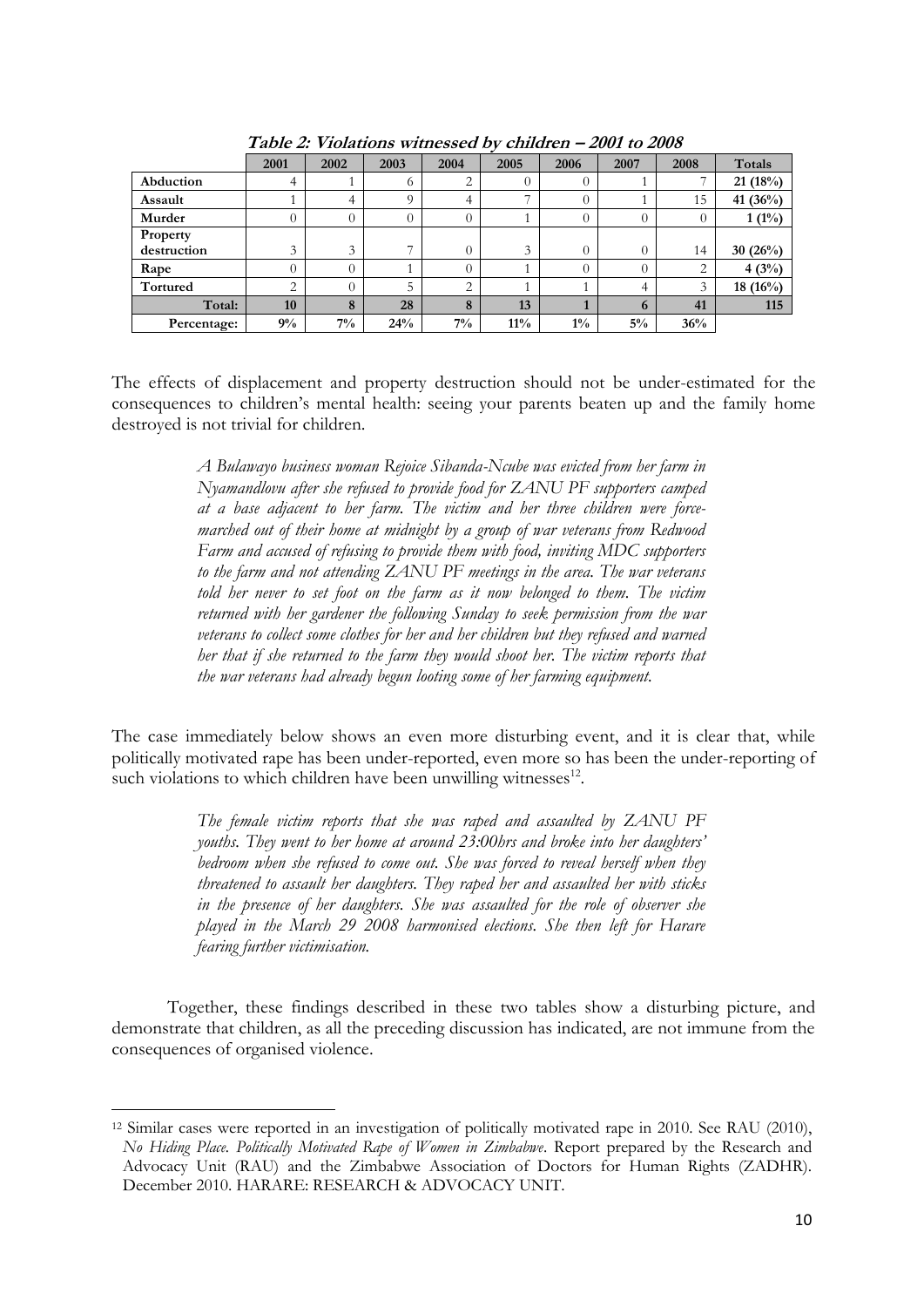#### **3.1.2 Perpetrators of violations against children**

The data on the perpetrators shows little difference from that reported in many human rights reports since 2000. It is interesting that, unlike many previous reports, MDC Youth are reported as perpetrators at a very low frequency, but youth militia, ZANU PF supporters, and war veterans are mentioned frequently. However, it is distressing that the Zimbabwe Republic Police(ZRP) are mentioned with such a high frequency, although most of these cases relate to the arrest and detention of National Constitutional Assembly (NCA) or WOZA activists, where women were detained in difficult conditions together with their infant children.

|                      | 2001     | 2002           | 2003           | 2004     | 2005     | 2006                    | 2007           | 2008     | Totals      |
|----------------------|----------|----------------|----------------|----------|----------|-------------------------|----------------|----------|-------------|
| <b>CIO</b>           |          | 0              | 0              | $\theta$ | $\theta$ | $\theta$                | $\Omega$       | 0        | 0           |
| MDC youth            |          | $\overline{0}$ | 3              | $\theta$ |          | $\overline{0}$          | $\theta$       | 0        | 4(3%)       |
| War veteran          | 5        | 2              | 0              |          |          | $\overline{0}$          | $\theta$       | 3        | 12 $(10\%)$ |
| Youth militia        | 0        | $\overline{0}$ | $\overline{ }$ |          |          | $\overline{0}$          | $\theta$       | 25       | 34 (28%)    |
| <b>ZANU PF</b> youth | $\Omega$ | 2              | $\overline{0}$ | $\theta$ | $\theta$ | $\overline{0}$          | $\Omega$       | $\Omega$ | $2(2\%)$    |
| <b>ZANUPF</b>        |          |                |                |          |          |                         |                |          |             |
| supporter            | 5        | $\overline{2}$ | $\overline{A}$ | 3        | 3        | $\overline{0}$          | $\overline{2}$ | 17       | 33 $(27%)$  |
| <b>ZNA</b>           |          | $\overline{0}$ | 5              | $\theta$ | $\theta$ | $\overline{0}$          | $\bigcirc$     | 2        | 8(7%)       |
| <b>ZRP</b>           |          | $\overline{0}$ | 9              |          | 5        | 4                       | 8              | 3        | 30 $(24%)$  |
| Totals:              | 11       | 6              | 25             | 6        | 11       | $\overline{\mathbf{4}}$ | 10             | 50       | 123         |
| Percentage:          | 9%       | $5\%$          | 20%            | $5\%$    | 9%       | 3%                      | 8%             | 41%      |             |

**Table 3: Perpetrators identified – 2001 to 2008**

However, not all the cases merely involve the ZRP in arrests and detentions as the following disturbing report indicates:

> *The victim claims that on the day of the incident he went to the shops around 17:00 hrs with his 5 year old child to buy covers and books for his children. He was leaving the shop when 4 police officers surrounded him and started assaulting him and he fell down. His 5 year old child started crying and he tried to get up but the police beat him and he fell again. He got up and ran away and was allegedly assaulted with a baton on his right ankle. His child was caught by the police who were alleged to have poured acid water on him. He ran back and the police also poured acid water on him. The police then assaulted other people in the vicinity.*

#### **3.2 Violence at schools or involving teachers**

As pointed out earlier, and also in an earlier report, school is a very important part of children's life, providing the first public arena for socialisation outside of the family and the immediate local community. Thus, it is crucial that schools are safe environments, and the reports that schools have been venues for political activity and violence are a matter for grave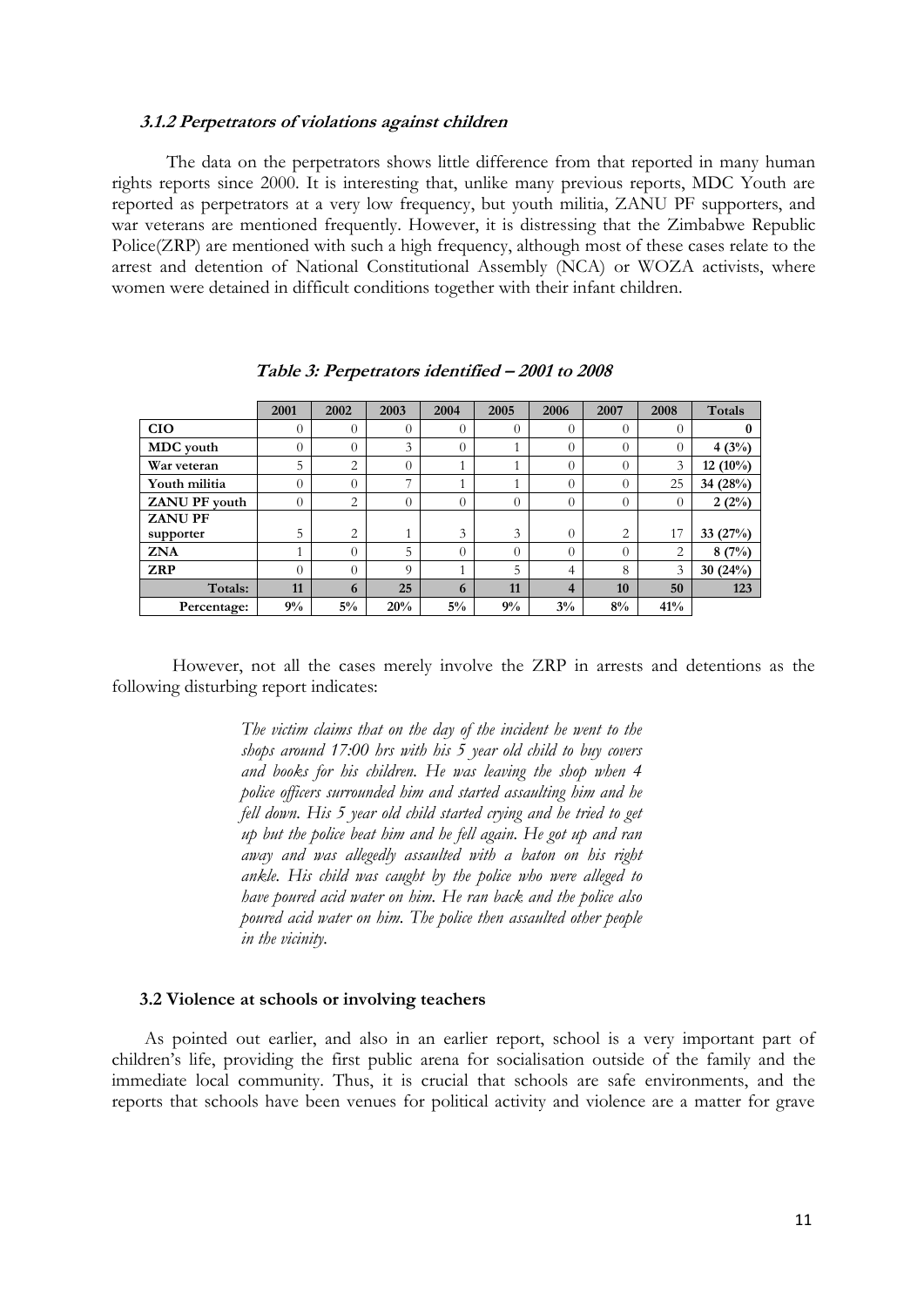$concern<sup>13</sup>$ . Below the findings in relations to schools and political activity and violence are described.

### **3.2.1 Violations**

**.** 

Table 4 describes the violations that affected the actual running of schools during the period 2001 to 2008. These ranged from temporary closure of schools through to the school premises being used a "base" for either political activity or violence, or both. As can be seen, the use of schools as "bases" (42%) or being closed (36%) were the most frequently mentioned effects on schools.

|                             | 2001     | 2002           | 2003     | 2004           | 2005           | 2006     | 2007         | 2008     | Totals      |
|-----------------------------|----------|----------------|----------|----------------|----------------|----------|--------------|----------|-------------|
| Arson                       | Ŧ.       | $\theta$       | $\Omega$ | 0              | $\theta$       | $\theta$ | 0            | $\theta$ | $1(1\%)$    |
| Closure                     | 2        | 6              | 2        | $\overline{0}$ | $\overline{0}$ | $\theta$ | 0            | 16       | 26<br>(36%) |
| Disruption                  | 3        | $\overline{2}$ | 3        | $\theta$       |                | $\theta$ | $\theta$     | 2        | 11<br>(15%) |
| Used as base                | 4        | 10             | 1        |                | $\overline{4}$ | $\theta$ | 0            | 10       | 30<br>(42%) |
| <b>Property destruction</b> | $\theta$ | 3              | $\theta$ | $\theta$       | $\overline{0}$ | $\theta$ | 0            | 1        | 4(4%)       |
| Total:                      | 10       | 21             | 6        | 1              | 5              | $\bf{0}$ | $\mathbf{0}$ | 29       | 72          |
| Percentage:                 | 14%      | 29%            | 8%       | $1\%$          | $7\%$          | $\bf{0}$ | $\mathbf{0}$ | 40%      |             |

**Table 4: Effects of political activities on schools – 2001 to 2008**

The effects of such disruption to school life are described in the case below from 2002:

*Joel Hita, Tsana Guwa, other teachers and students of Mapanzure Secondary School had the school closed indefinitely after suspected Zanu-PF supporters who accused them of being MDC supporters beat some of the 50 teachers. Four of the teachers were reported as having been seriously injured. The Zanu-PF supporters are alleged to have arrived in a white Nissan truck and to have dragged the teachers out of the classrooms. They assaulted them in full view of the students. This is the second closure of the school following a similar closure in May 2000 in the run up to the Parliamentary elections. This was as a result of clashes between Zanu-PF and MDC after the parents accused the teachers of belonging to MDC.*

Table 5 (over) describes the ways in which pupils were affected by the political activity or violence that took place at a school. As can be seen, this ranged from being forced to flee due to the threats to pupils actually being assaulted. The highest category of violation was being forced to attend political rallies (which is, of course, wholly unacceptable), but a similarly high number of families and pupils were forced to flee the area or were forced out of school (33%).

<sup>13</sup> Zimbabwe Human Rights NGO Forum (2002), *Teaching them a lesson. A report on the attack on Zimbabwean teachers*, HARARE: ZIMBABWE HUMAN RIGHTS NGO FORUM.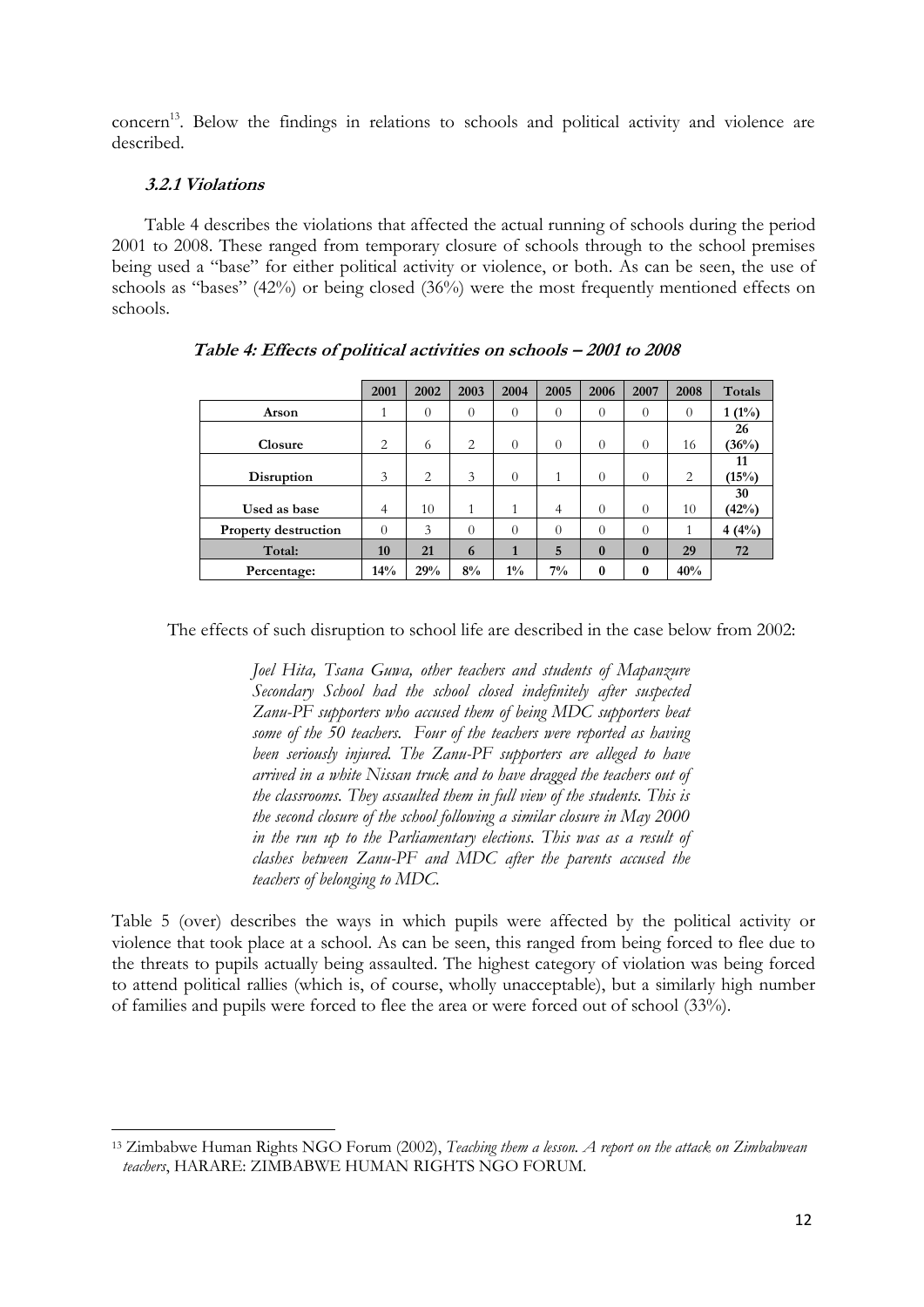|                                  | 2001           | 2002 | 2003     | 2004     | 2005     | 2006     | 2007 | 2008 | Totals     |
|----------------------------------|----------------|------|----------|----------|----------|----------|------|------|------------|
| Abduction                        |                |      | 0        |          | $\theta$ |          |      |      | 2(13%)     |
| Assault                          |                |      |          |          | $\theta$ |          |      |      | 2(13%)     |
| Detained                         | $\theta$       |      | $\Omega$ |          | $\theta$ |          |      |      |            |
| Forced to attend rallies         | $\overline{2}$ | ◠    |          |          | $\theta$ |          |      |      | 6 $(40\%)$ |
| Dismissed or forced to flee from |                |      |          |          |          |          |      |      |            |
| School                           | 2              |      | ◠        |          | $\Omega$ | $\Omega$ |      |      | 5(33%)     |
| Total:                           | 6              | .5   | 3        | $\bf{0}$ | $\bf{0}$ | $\bf{0}$ |      | 3    | 15         |
| Percentage:                      | 40%            | 20%  | 20%      | $\bf{0}$ | $\theta$ | $\bf{0}$ |      | 20%  |            |

#### **Table 5: Violations reported at schools – 2001 to 2008**

The case below, from 2001, illustrates how pupils were affected, leading to both displacement and then assault.

> *After political violence in Manhenga, B.J., aged 15, and his family moved to Bindura. On 22 October he returned to Waerera School for exams. On that day two Zanu (PF) youths came and assaulted him, demanding to know where his father was. They removed him and his sister from school and threatened to make her their "wife". They both escaped later. As a result of the assault, he has a perforated left eardrum and impaired hearing which could lead to permanent damage.*

One of the most serious aspects of the attacks on education has been the use of schools as places of political activity, and especially their use as "bases" where extreme violence was meted out to opposition members, and even those merely suspected of being opposition supporters.

> *The female victim reports that she was assaulted and had her home destroyed by ZANU PF youths on 18 May 2008. The youths set the home in which she and her children were sleeping on fire. They managed to get out of the home unharmed. On 19 May 2008 the ZANU PF youths returned to her home and took her to their base at Katerera Primary School where she was assaulted with an axe handle. Her second hut was also set on fire during this attack. Her husband had fled to Harare after he had been threatened by the youths.*

1

One of the frequent effects of the political activity and violence that affected schools was the focus on teachers themselves, as has been described in previous reports<sup>14</sup>.

<sup>14</sup> See again Pswarayi, L, & Reeler, A.P (2102), *"Fragility" and education in Zimbabwe: Assessing the impact of violence on education*. December 2012, HARARE: RESEARCHA & ADVOCACY UNIT; PTUZ (2012), *Every School has a Story. A Preliminary Report on Teachers Experiences of Elections in Zimbabwe.* Report produced by PTUZ and RAU. February 2012. HARARE: PROGRESSIVE TEACHERS UNION OF ZIMBABWE and RESEARCH & ADVOCACY UNIT; PTUZ (2012), *Political Violence and Intimidation of Zimbabwean Teachers.* May 2012. Report prepared for the Progressive Teachers Union of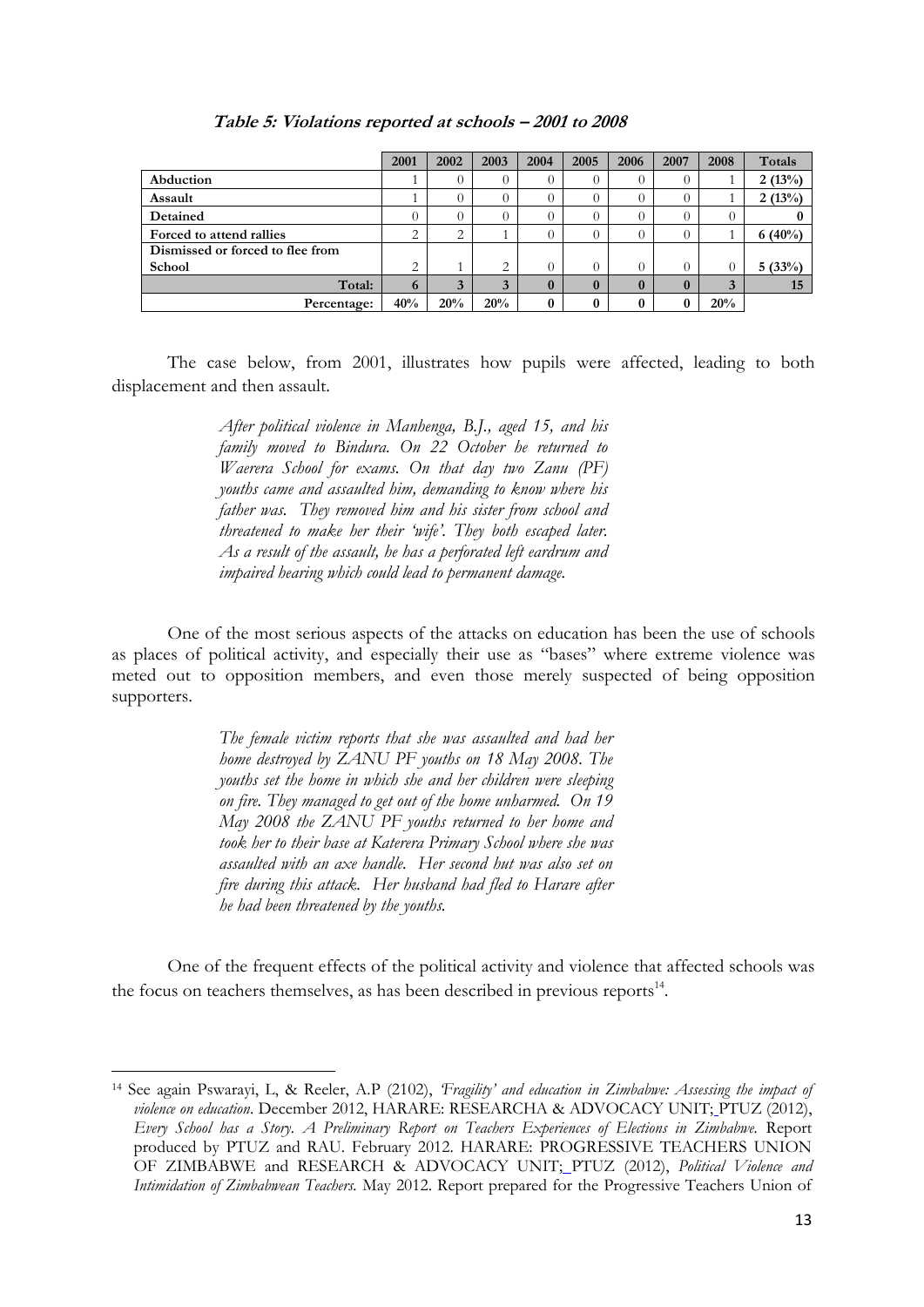|                             | 2001           | 2002           | 2003           | 2004           | 2005           | 2006     | 2007     | 2008           | Totals      |
|-----------------------------|----------------|----------------|----------------|----------------|----------------|----------|----------|----------------|-------------|
| Abduction                   | 4              |                | $\theta$       | $\Omega$       | $\Omega$       | $\theta$ | $\Omega$ | 3              | 8(6%)       |
| Assault                     | 6              | 14             | $\overline{4}$ | $\theta$       |                | $\theta$ | 0        | 8              | 33 $(26%)$  |
| <b>Family involved</b>      | и              | 2              | -1             | $\theta$       |                | $\theta$ | $\theta$ |                | 6(5%)       |
| Forced to flee              | 10             | $\overline{7}$ | $\theta$       | $\Omega$       | 2              | $\theta$ | $\Omega$ | $\overline{2}$ | 21(17%)     |
| Forced to attend rallies    | 3              |                | $\overline{A}$ | $\theta$       | $\Omega$       | $\theta$ | 0        | $\overline{2}$ | 7(6%)       |
| Forced denunciation         | 2              |                | $\theta$       | $\theta$       | $\Omega$       | $\theta$ | 0        | $\Omega$       | $3(2\%)$    |
| Ordered to remove or        |                |                |                |                |                |          |          |                |             |
| dismissed                   | 4              | 4              | $\overline{0}$ | $\overline{0}$ |                | $\theta$ | $\Omega$ | и              | 10(8%)      |
| <b>Property destruction</b> | $\overline{2}$ | 6              | -1             | $\Omega$       | $\Omega$       | $\theta$ | 0        | 5              | 14 $(11\%)$ |
| Murdered                    | 4              |                | $\theta$       | $\theta$       | $\Omega$       | $\theta$ | $\theta$ |                | $3(2\%)$    |
| Threatened                  | $\Omega$       | $\Omega$       | $\overline{A}$ | $\Omega$       | $\overline{2}$ | $\theta$ | 0        | $\Omega$       | 21(17%)     |
| Total:                      | 42             | 46             | 8              | $\bf{0}$       | 7              | $\bf{0}$ | $\bf{0}$ | 23             | 126         |
| Percentage:                 | 33%            | 37%            | 6%             | $\mathbf{0}$   | 6%             | $\bf{0}$ | 0        | 18%            |             |

#### **Table 6: Violations against teachers – 2001 to 2008**

As the reports on teachers detailed, teachers were seen as *prima facie* supporters of parties in opposition to ZANU PF, more especially because the independent trade union representing many teachers, the Progressive Teachers' Union of Zimbabwe (PTUZ), had frequently been in conflict with the government. Furthermore, teachers were usually involved as polling officers in elections, and hence their loyalty (or usually, their independence) became a major issue in elections. Finally, being the more educated members of local communities, their opinions could be very influential in any election. Teachers thus became targets, as is clearly illustrated in Table 6, with 2008 once again the worst year for violations. The consequences for some teachers were not trivial:

> *Simba Chikova, a high school teacher at Zaka Secondary Schol in Zaka was allegedly beaten to death by ZANU PF supporters. He was taken from his home on the school premises and attacked on accusations of being an MDC supporter. He was taken to a ZANU PF torture camp where he was assaulted with logs until he passed away. His body was later found dumped outside the school premises.*

In other cases the violence targeted teachers, but also had serious consequences for the pupils and the entire surrounding community:

> *The headmaster and four other teachers at Chitsanga Primary School in Bikita were beaten by a group of Zanu PF youths for chanting MDC slogans in class. They later ransacked their houses; the school was closed on 17 January 2002 as all the teachers had fled.*

#### **3.2.2 Perpetrators**

**.** 

Once again the perpetrators described in the Human Rights Forum reports are little different in respect of violations against schools, pupils, and teachers than those reported for other groups or communities.

Zimbabwe [PTUZ] by the Research and Advocacy Unit [RAU]. HARARE: PROGRESSIVE TEACHERS UNION OF ZIMBABWE.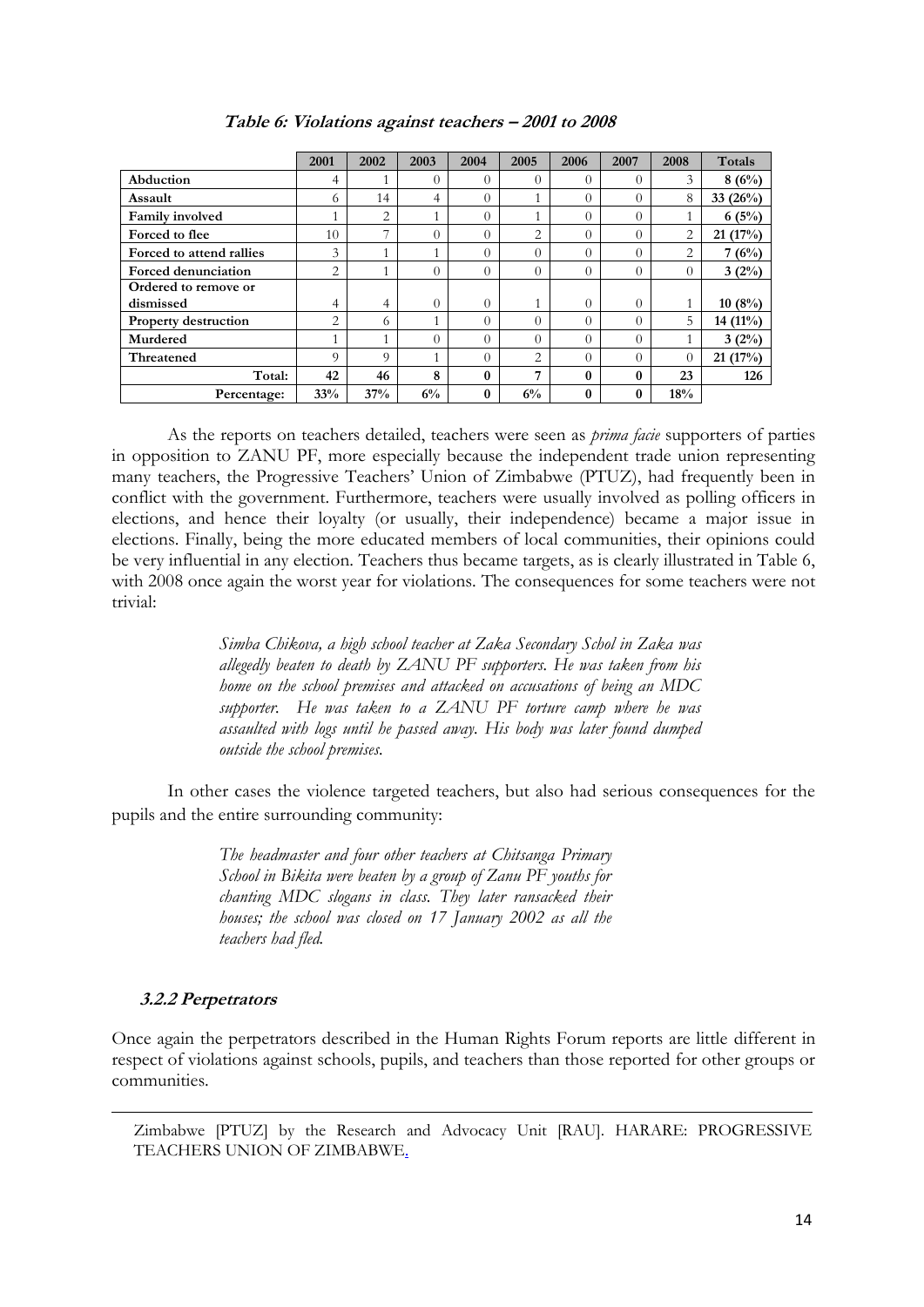|                      | 2001           | 2002           | 2003           | 2004      | 2005     | 2006           | 2007           | 2008           | Totals     |
|----------------------|----------------|----------------|----------------|-----------|----------|----------------|----------------|----------------|------------|
| <b>CIO</b>           | $\theta$       | 2              | $\theta$       | $\Omega$  | $\Omega$ | $\theta$       | $\Omega$       | $\bigcirc$     | 2(2%)      |
| <b>MDC</b> youth     | $\overline{0}$ | $\overline{0}$ |                | $\Omega$  | $\theta$ | $\overline{0}$ | $\Omega$       |                |            |
| War veteran          | 13             | 8              |                | $\bigcap$ | $\Omega$ | $\overline{0}$ | $\theta$       | 2              | 24(25%)    |
| Youth militia        | 2              | 2              |                | $\Omega$  | $\Omega$ | $\overline{0}$ | $\theta$       | $\overline{2}$ | 7(7%)      |
| <b>ZANU PF youth</b> | $\overline{7}$ | 10             |                |           | 3        | $\overline{0}$ | $\theta$       | 12             | 34 $(35%)$ |
| <b>ZANUPF</b>        |                |                |                |           |          |                |                |                |            |
| supporter            | 8              | 8              |                | $\Omega$  |          | $\overline{0}$ | $\overline{0}$ | 2              | 20(21%)    |
| <b>ZNA</b>           | $\overline{0}$ |                | $\theta$       | $\bigcap$ | $\theta$ | $\theta$       | $\Omega$       | $\overline{2}$ | 3(3%)      |
| <b>ZRP</b>           |                |                | $\overline{2}$ | $\Omega$  |          | $\theta$       | $\Omega$       |                | 6(6%)      |
| Total:               | 31             | 32             | 6              | и         | 5        | $\mathbf{0}$   | $\mathbf{0}$   | 21             | 96         |
| Percentage:          | 32%            | 33%            | 6%             | $1\%$     | $5\%$    | $\bf{0}$       | $\bf{0}$       | 22%            |            |

**Table 7: Perpetrators of political violence in schools – 2001 to 2008**

Interestingly, 2000, 2002, and 2008 were the most serious years for schools where perpetrators could be identified, suggesting, as these were all election years, a very specific focus on schools, pupils, teachers, and obviously the community surrounding the school. ZANU PF Youth, ZANU PF supporters, and war veterans are the most frequently mentioned perpetrators.

As this case below (from 2008) illustrates, ZANU PF Youth, who are the most commonly identified perpetrators in the Human Rights Forum data, have been a significant source of the problems afflicting school, and particularly during the elections in 2000, 2002, and 2008:

> *ZANU-PF youths from Mahusekwa reportedly besieged 2 schools in Chihota, Marondera District, and chased away 9 teachers, accusing them of backing the MDC. Eight of the 9 teachers who fled said they would not return to the schools alleging that their lives were in danger. Mashonaland East Provincial Education Director in the Ministry of Education, Sport and Culture is said to have confirmed that 7 of the teachers have since been redeployed to schools in Murehwa, Seke and Marondera.*

#### **3.3 Violence at families' homes**

This category was included, as was indicated earlier, because of the presumption that any attack on a family at home, even though primarily aimed at the adults, would most probably involve children as witnesses of violence. As pointed out in Section 6, the cases in this category are distinguished from the cases where children are directly identified in the violation.

#### **3.3.1 Violations**

Violations taking place at family homes showed the highest frequency of the three categories, with 254 cases being identified from the Human Rights Forum reports. As can be seen from Table 8 (over), these were most frequent in 2008, but were also more frequent in 2000, 2002, and 2003 in comparison with other years, and three of these years were election years. The most common violations were the witnessing of violence (29%), followed by displacement (27%).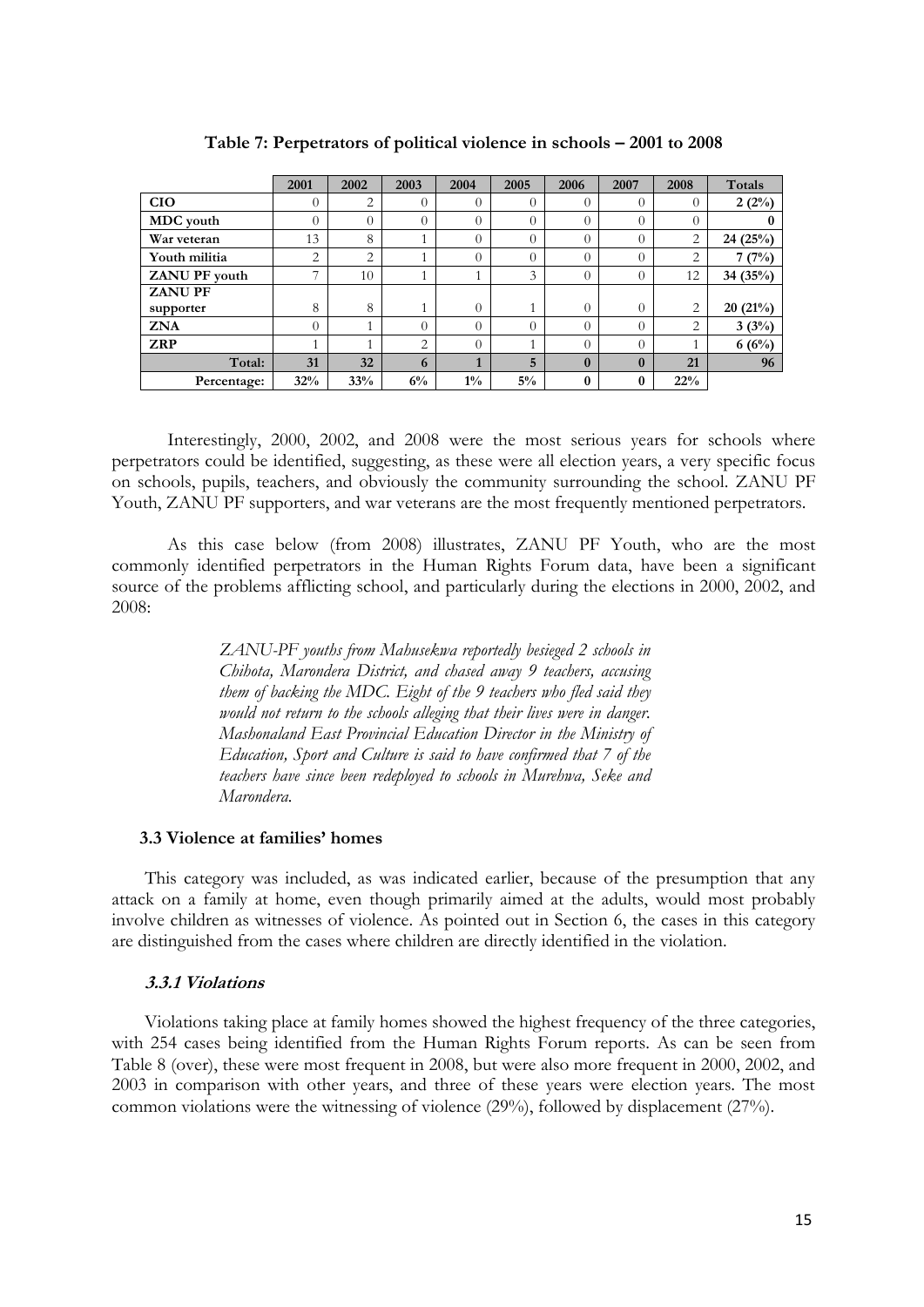|              | 2001           | 2002           | 2003           | 2004           | 2005           | 2006           | 2007           | 2008 | Totals      |
|--------------|----------------|----------------|----------------|----------------|----------------|----------------|----------------|------|-------------|
| Abduction    | 2              | $\overline{ }$ | 1              | $\theta$       | $\overline{0}$ | $\theta$       | $\theta$       | 5    | $9(2\%)$    |
| Assault      | $\overline{7}$ | 9              | 16             | 4              | $\overline{0}$ | $\overline{0}$ | $\mathbf{1}$   | 24   | 61(15%)     |
| Displacement | 23             | 24             | 22             | $\overline{7}$ | 5              | $\theta$       | $\Omega$       | 31   | 112 $(27%)$ |
| Murdered     | $\overline{0}$ | 2              | $\Omega$       | $\theta$       | $\overline{0}$ | $\theta$       | $\theta$       | 2    | 4 $(1%)$    |
| Threatened   | 5              | 6              | 3              | 5              | 1              | $\theta$       | $\mathbf{1}$   | 34   | 55 $(13%)$  |
| Torture      | $\overline{0}$ | $\overline{0}$ | $\overline{0}$ | $\theta$       | $\overline{0}$ | $\theta$       | $\Omega$       | 13   | 13(3%)      |
| Separation   | $\overline{7}$ | $\overline{7}$ | 12             | $\overline{2}$ | 1              | $\theta$       | $\Omega$       | 14   | 43 $(10\%)$ |
| Witnessed    | 31             | 39             | 16             | 6              | 1              |                | $\theta$       | 27   | 121 (29%)   |
| Total:       | 75             | 88             | 70             | 24             | 8              | 1              | $\overline{2}$ | 150  | 418         |
| Percentage:  | 18             | 21             | 17             | 6              | 2              | $\bf{0}$       | $\bf{0}$       | 36   |             |

**Table 8: Violations taking place at homes – 2001 to 2008**

There is a consistency to many of these reports, as illustrated by the case below, with parents being assaulted (sometimes tortured) in front of children, the family home being destroyed (usually by arson), goods and livestock stolen, and the family being displaced (frequently ending up internally displaced).

> *The male victim reports that he was assaulted and had his home set on fire by ZANU PF youths who came to his home at night and forced him and his family out of the home before setting it on fire. They then assaulted the victim, his wife and young children*  with sticks, booted feet and open hands. They also took the *victim"s livestock.*

It takes little imagination to understand the terror caused to young children from such a frightening experience, nor the adversity that followed being internally displaced.

#### **3.3.2 Perpetrators**

The most frequently identified perpetrators were similar to those mentioned above and in other human rights reports – ZANU PF supporters (31%), ZANU PF Youth (24%), and war veterans (18%).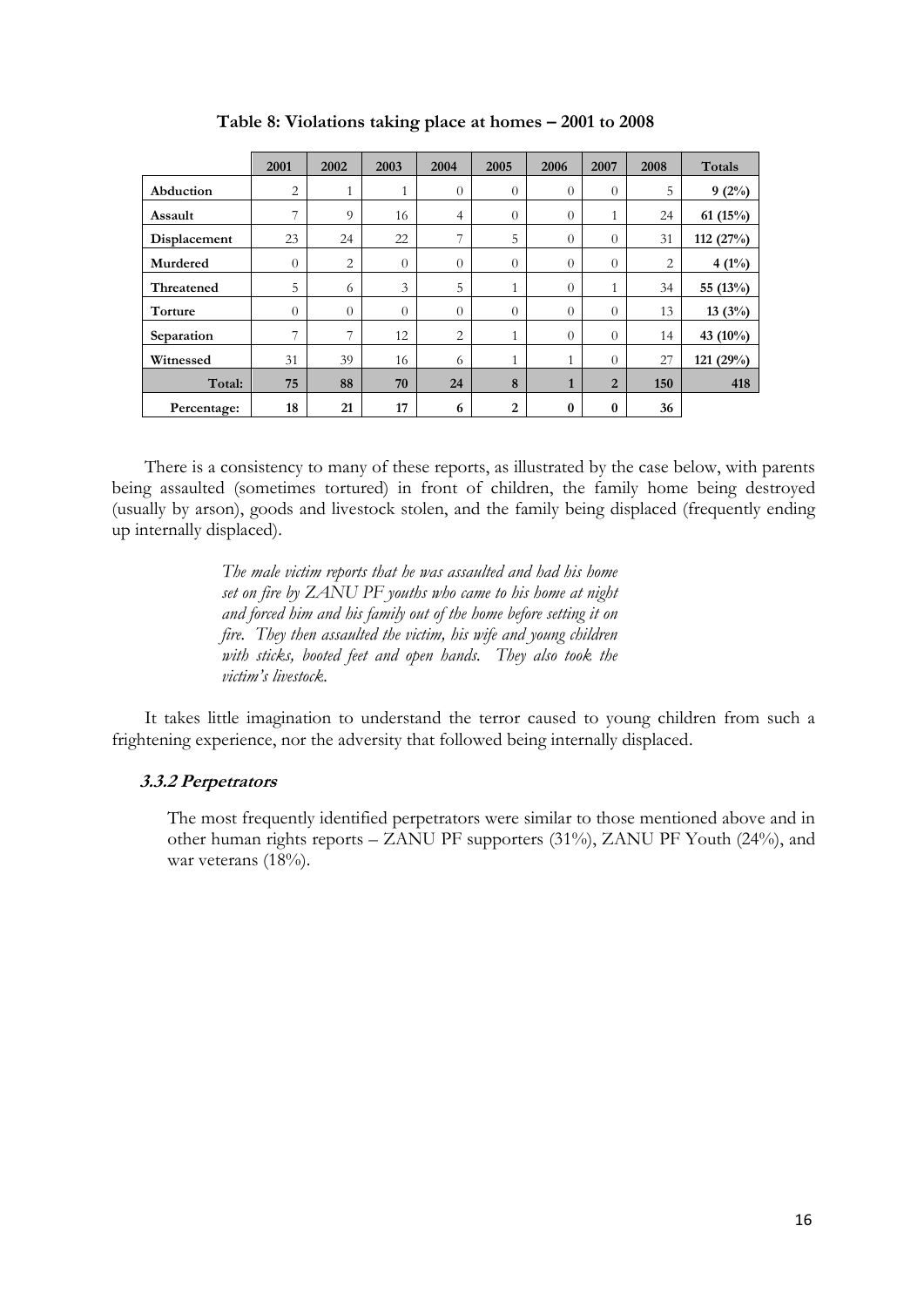|                          | 2001     | 2002           | 2003     | 2004         | 2005           | 2006         | 2007           | 2008           | Totals     |
|--------------------------|----------|----------------|----------|--------------|----------------|--------------|----------------|----------------|------------|
| <b>CIO</b>               | $\Omega$ | $\theta$       | 1        | $\Omega$     | $\Omega$       | 1            | 1              | $\Omega$       | 3(3%)      |
| <b>MDC</b> youth         | $\Omega$ | 2              | 3        | $\theta$     | $\Omega$       | $\Omega$     | $\overline{0}$ | $\theta$       | 5(5%)      |
| Traditional leader       | $\Omega$ | $\overline{0}$ | $\Omega$ | $\theta$     | $\Omega$       | $\Omega$     | $\Omega$       | $\mathbf{1}$   | $1(1\%)$   |
| War veteran              | 29       | 8              | 2        | $\theta$     | $\Omega$       | $\Omega$     | $\Omega$       | 8              | 47 (18%)   |
| Youth militia            | 11       | 5              | 1        | 1            | 1              | $\Omega$     | $\Omega$       | 3              | 22(8%)     |
| <b>ZANU PF youth</b>     | 3        | 12             | 14       | 6            | 1              | $\Omega$     | $\Omega$       | 28             | 64 $(24%)$ |
| <b>ZANU PF</b> supporter | 20       | 25             | 20       | 5            | 1              | $\Omega$     | $\overline{0}$ | 11             | 82 (31%)   |
| <b>ZNA</b>               | $\Omega$ | $\overline{0}$ | 20       | $\mathbf{1}$ | $\Omega$       | $\Omega$     | $\overline{0}$ | $\mathbf{1}$   | 22(8%)     |
| ZRP                      | 3        | 3              | 8        | 2            | $\overline{4}$ | $\theta$     | $\overline{0}$ | $\overline{0}$ | 20(8%)     |
| Total:                   | 66       | 55             | 69       | 15           | 7              | $\mathbf{1}$ | $\mathbf{1}$   | 52             | 266        |
| Percentage:              | 25%      | 21%            | 26%      | 6%           | $3\%$          | $0\%$        | $0\%$          | 20%            |            |

**Table 9: Perpetrators of violence at homes – 2001 to 2008**

These three main groups of perpetrators frequently worked in concert according to the reports, as illustrated by the following case from 2008.

> *The female victim, the wife of an MDC activist, reports that her home was set on fire by ZANU PF youths who were looking for her husband. When she informed them that he was not at home, they then ordered her to take all her furniture out of the home and they set the home and food store on fire. They ordered the victim to leave the village. She then fled to Harare with her children.*

#### **4. Conclusions**

It is worth commenting at the outset that these bald statistics cannot hope to convey the full extent of the trauma suffered by the children involved, but the very brief illustrative cases do give an impression. 446 individual reports do, however, give a reasonable sample to examine trends in relation to children, and the three categories show great similarities in both the kinds of violations inflicted on children and the perpetrators involved.

It seems evident from the data examined that very young children, many under 5 years and, certainly given the large number of primary schools, young children anyhow, were witnessing serious violence, and mostly to their caretaking adults. They are not immune from direct violence and 17% of the sample was reported to have been assaulted: this is a very serious finding and clearly this needs far more attention than has been evident from the reporting to date.

The data relating to the witnessing of human rights violations indicated that there was a much greater risk of children witnessing violence and experiencing very traumatic events such as having their homes destroyed, becoming seriously impoverished through the theft or destruction of the family's possessions, and then being displaced from their community, probably ending up as internally displaced. It is not clear from these reports whether such displacement has been permanent or whether families were able to return to their communities, but even such a temporary traumatic displacement can cause emotional distress and possible psychological impairment.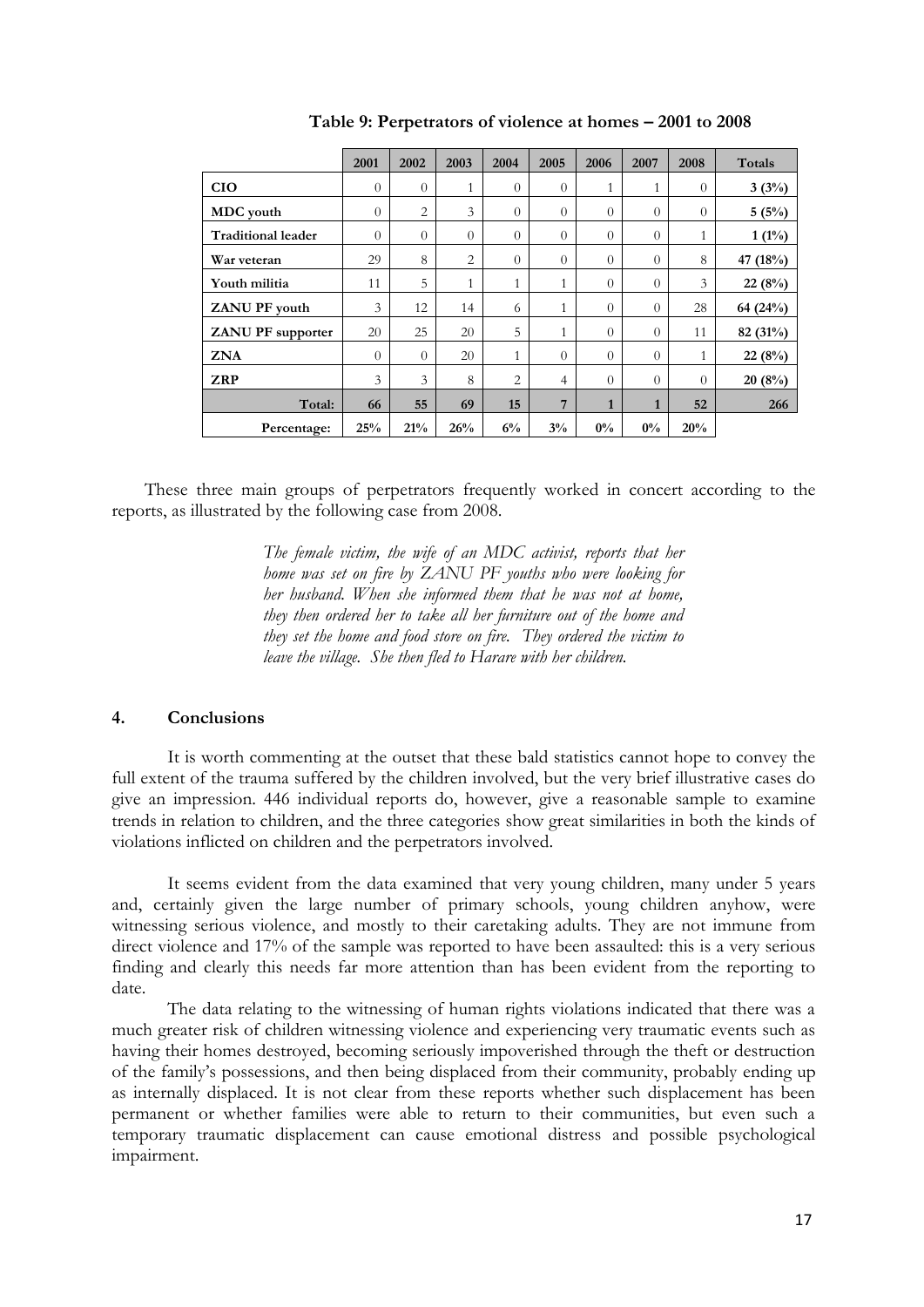Similarly, the disruption to schooling, the attacks on teachers (and their frequent displacement), and, worst of all, the use of schools for political activities and even as places where violence and intimidation occur, can have profoundly negative consequences for children. It was noted that children were frequently forced to attend political rallies – this was reported in 40% of the cases (see Table 5) – where it can be made manifestly plain to children the risks involved in political activity, never mind the more odious implication that children are being politically indoctrinated. It was also plain from these cases that teachers become viewed as untrustworthy persons in the community, and can be publicly humiliated and physically attacked, which hardly creates the kind of climate in schools necessary for safe learning. And when teachers are driven out of the community for the kinds of views they are purportedly holding, it is unlikely that this is unknown to the community at large or the children in the school. On this data, schools are not the places of safety that children need.

It is also clear from the Human Rights Forum cases that homes too are not necessarily places of safety, and a very large percentage of the 446 cases – 254 to be precise – were reports of attacks on families' homes, resulting, as was evident from the smaller sample of 89 cases, in violence, property destruction and theft, and eventual displacement. The terror that such events would cause in young children can only be guessed at. Such attacks on family homes would hardly pass unnoticed in a community, providing a terrifying example to other young children of what might happen to them, a situation that might easily be similar to living in zones of high war zone stress.

As we commented in the earlier report<sup>15</sup>:

 $\overline{\phantom{a}}$ 

*A home in which a child"s parents do not overtly conform to the public demand for unqualified allegiance to one political party, or even worse has parents that actively support the other political party, will not be a place of safety. This is reinforced at school where teachers, in much the same position as the child"s parents, can be attacked, where public statements can be made denigrating,*  explicitly and by *implication, a child's parents or teacher. This can be further reinforced by the conversations between children themselves, and create a sense of being an outsider and having to be careful about what one says for risk to oneself or one"s parents*.

It was argued in the background to this investigation that the welcome focus on armed conflict for its effects on children and education might not cover all the situations in which children might be exposed to violence, and that insufficient attention has been paid to elections as sources of extreme public violence and threat. It is clear, as was pointed out, that many countries in Africa experience violent elections, and Zimbabwe is amongst these. As was seen from this analysis of the Human Rights Forum cases, all the violations experienced by children increase markedly during elections, and, as has just been described, these are not trivial, and occur both at home and at school.

An immediate priority here must be for the government to create schools as Zones of Peace, and here to implement fully the recommendations of the Global Coalition to Protect Education from Attack (see Appendix 1). Whilst it may be difficult in the polarised political climate that is Zimbabwe today for government to protect all citizens in their homes, and certainly many of the perpetrators come from non-state groups over which the government may not have actual power, but the government does have responsibility and control over education and schools. It

<sup>15</sup> See again Pswarayi, L, & Reeler, A.P (2102), *"Fragility" and education in Zimbabwe: Assessing the impact of violence on education*. December 2012, HARARE: RESEARCHA & ADVOCACY UNIT.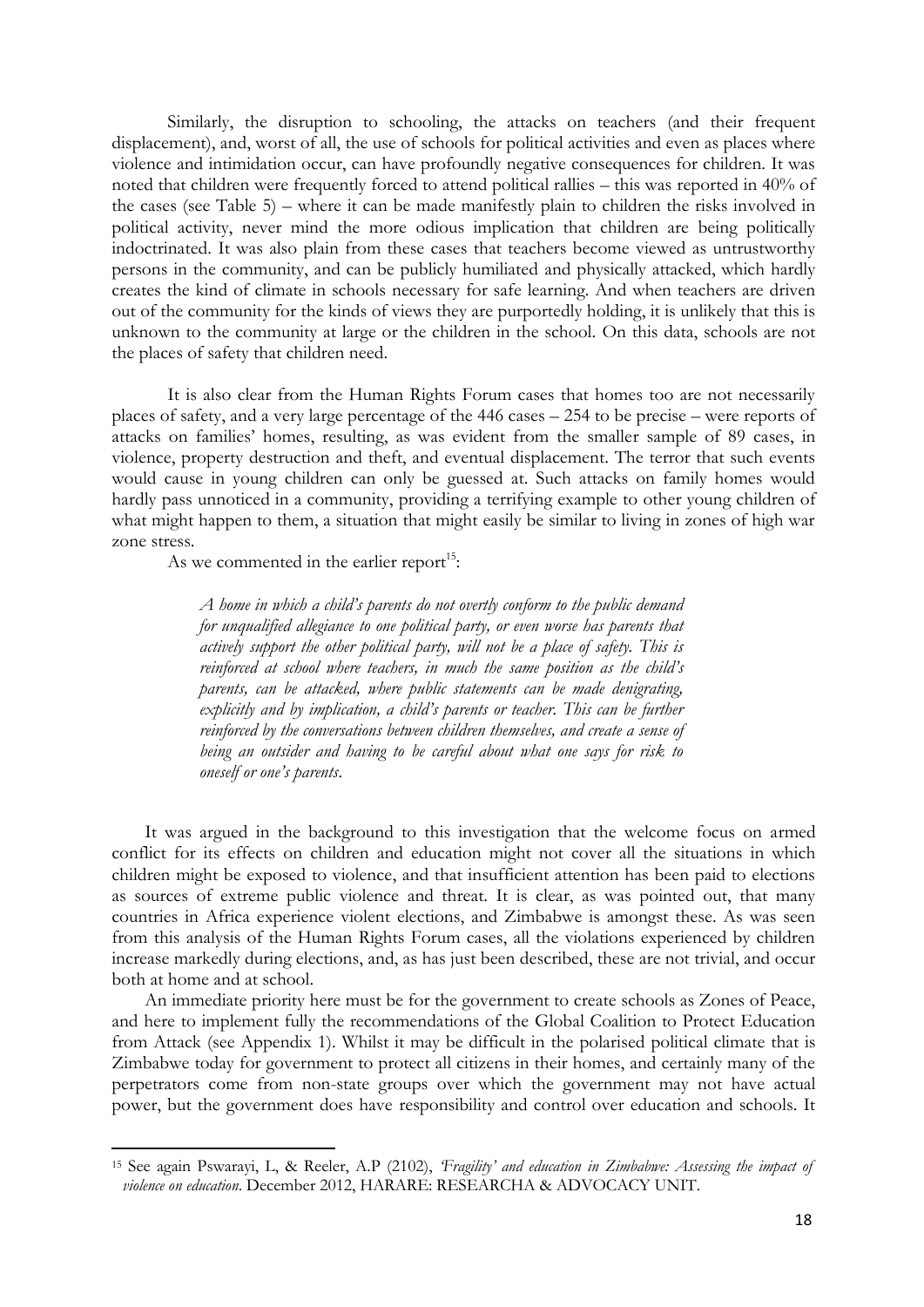therefore does not seem very difficult for government to insist upon schools being protected from adverse political activity and political violence: it merely requires the will and the use of its considerable power and resources. Zimbabwe is not in a state of war, there is no armed conflict, and elections can occur without schools being involved.

This data does not permit any analysis of the actual harm, physical and psychological, that these child victims might have suffered, nor can this data give any understanding of the magnitude of the problem. It can be inferred from the very brief review of the international literature that the consequences to children are not likely to be any less serious than those to adults, and, if the trends seen from this examination of the reported cases are actually very extensive, then Zimbabwe is facing a rehabilitation problem of considerable magnitude.

The understanding from other countries, and the studies conducted in these countries (see Section 4 above), is that living in an environment where Potentially Traumatic Events (PTEs) are common can have disabling effects on children, and it seems clear from this data that children are not merely living in an environment where there are PTEs, but are actually experiencing traumatic events. It seems crucial that urgent steps are taken to prevent any future occurrences – both at homes and in schools – in order that the existing burden is not added to.

Furthermore, it must be a priority to understand the existing morbidity amongst children so that appropriate help can be given to the current victims, and this will require a comprehensive, national epidemiological investigation. Zimbabwe urgently needs both a preventative and a rehabilitative strategy for its children.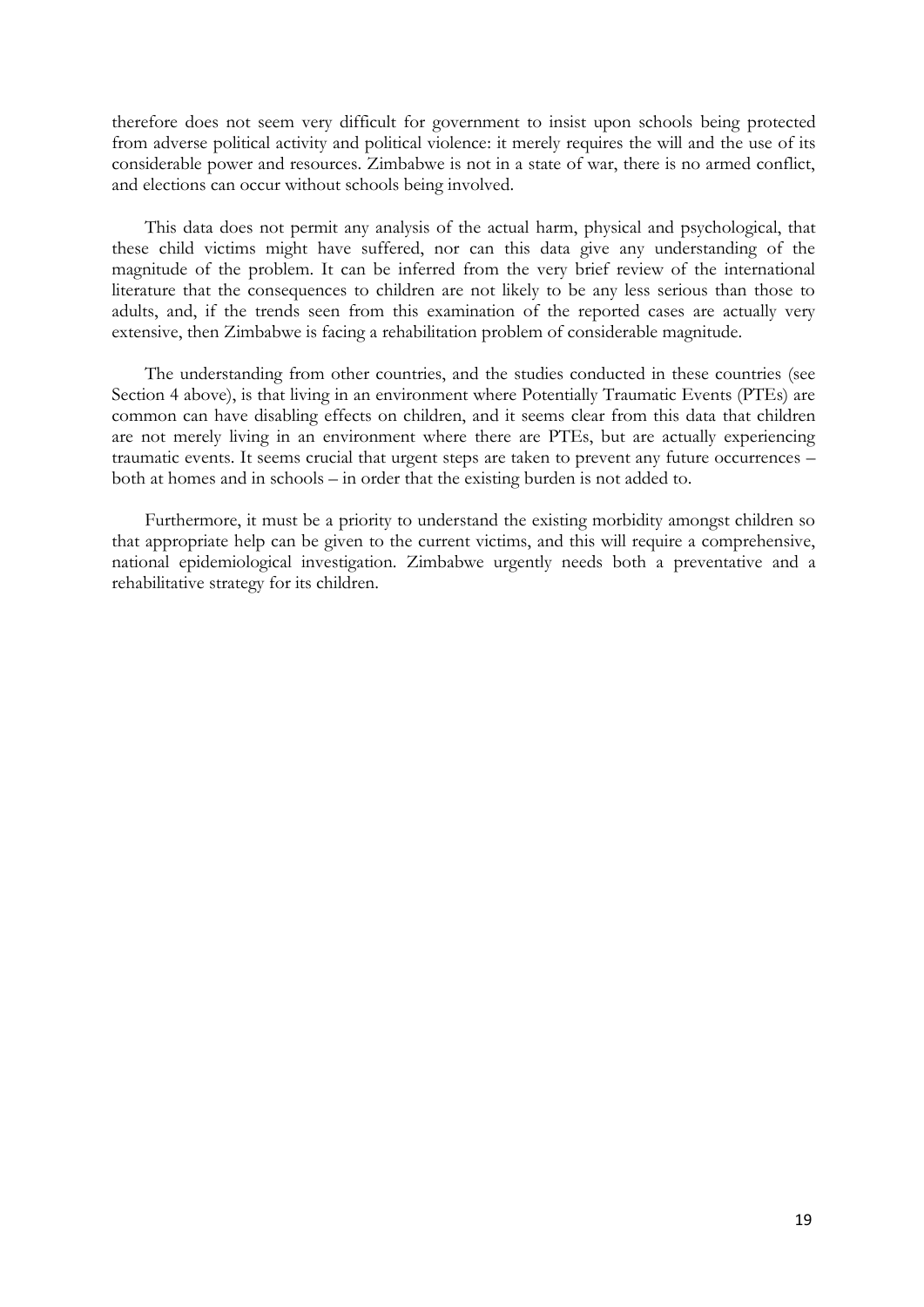# **Appendix 1**

# **The Global Coalition to Protect Education from Attack [GCPEA]**

**GCPEA has developed the following goals and recommendations to aid our expanding network of united organizations in our main objectives: monitoring and reporting violations; enforcing programmatic measures for prevention and protection, and restriction of military use and occupation of schools.**

# **Goals**

- 1. To highlight the incidence and impact of attacks on education in conflictaffected and fragile situations among key actors, and cultivate public support for education in safe and secure environments.
- 2. To promote the strengthening of existing monitoring and reporting systems as well as the creation of new systems where needed.
- 3. To promote effective, coherent, timely, and evidence-based programmatic measures, including prevention and response.
- 4. To encourage adherence to existing international law protecting education and the strengthening of international norms and standards as needed.
- 5. To fight impunity for attacks on education by promoting and supporting a range of accountability measures.

# **Recommendations**

# **1. Incidents and Impact of Attacks On Education**

o The international community, states, non-state groups, and other actors should acknowledge that conflict limits educational opportunities for millions of students worldwide, and that attacks on education are a common tactic in conflict that requires a concerted response at both the country and international levels. When educators, students, and education institutions are attacked and education institutions are used for military purposes, the damage to societies as well as individuals is severe and long-lasting**.**

# **2. Monitoring and Reporting**

- o States, local organizations, and relevant international agencies should rigorously monitor attacks against education and use that information to devise effective, coordinated responses, including preventive interventions, rapid response, and both legal and non-legal accountability measures for perpetrators.
- o UN human rights monitoring mechanisms, including the Committee on Economic, Social, and Cultural Rights; the Human Rights Committee; the Committee on the Rights of the Child, and the Human Rights Council and its mechanisms, including the Special Rapporteur on the Right to Education, should give greater attention to monitoring and reporting on attacks on education.
- o Country task forces of the UN-led Monitoring and Reporting Mechanism (MRM) on grave violations against children in situations of armed conflict should enhance the monitoring and reporting of attacks on schools, students, teachers and other persons related to the school (protected persons); threats